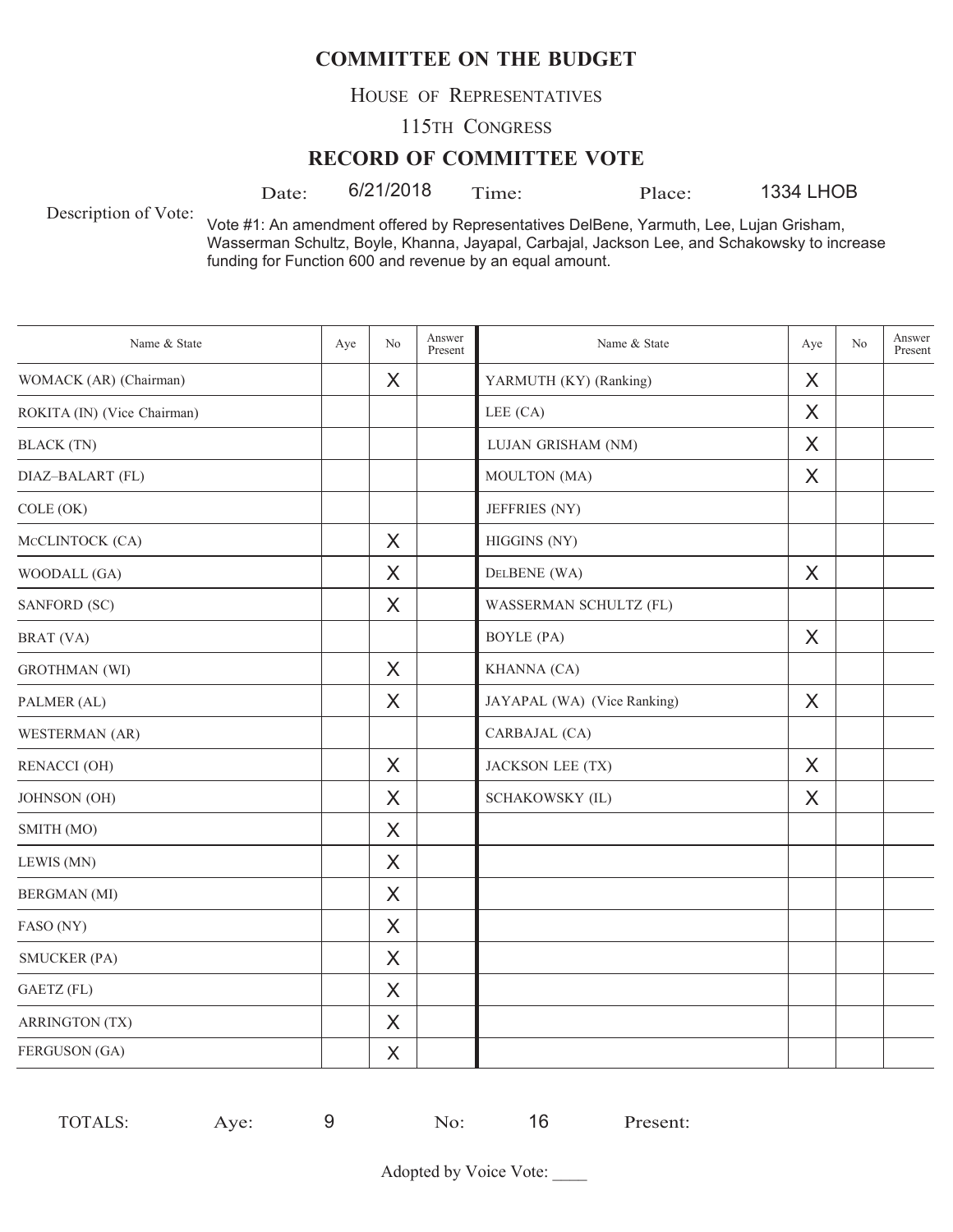HOUSE OF REPRESENTATIVES

115TH CONGRESS

#### **RECORD OF COMMITTEE VOTE**

Date: 6/21/2018 Time: Place:

1334 LHOB

Description of Vote:

Vote #2: An amendment offered by Representatives Lujan Grisham, Yarmuth, Lee, Moulton, Jeffries, Higgins, DelBene, Wasserman Schultz, Boyle, Khanna, Jayapal, Carbajal, Jackson Lee, and Schakowsky on border policy.

| Name & State                | Aye | No       | Answer<br>Present | Name & State                | Aye | No | Answer<br>Present |
|-----------------------------|-----|----------|-------------------|-----------------------------|-----|----|-------------------|
| WOMACK (AR) (Chairman)      |     | X        |                   | YARMUTH (KY) (Ranking)      | X   |    |                   |
| ROKITA (IN) (Vice Chairman) |     |          |                   | LEE (CA)                    | X   |    |                   |
| <b>BLACK</b> (TN)           |     |          |                   | LUJAN GRISHAM (NM)          | X   |    |                   |
| DIAZ-BALART (FL)            |     |          |                   | MOULTON (MA)                | X   |    |                   |
| COLE (OK)                   |     |          |                   | JEFFRIES (NY)               |     |    |                   |
| MCCLINTOCK (CA)             |     | X        |                   | HIGGINS (NY)                |     |    |                   |
| WOODALL (GA)                |     | X        |                   | DELBENE (WA)                | X   |    |                   |
| SANFORD (SC)                |     | X        |                   | WASSERMAN SCHULTZ (FL)      |     |    |                   |
| BRAT (VA)                   |     |          |                   | <b>BOYLE</b> (PA)           | X   |    |                   |
| <b>GROTHMAN</b> (WI)        |     | X        |                   | KHANNA (CA)                 |     |    |                   |
| PALMER (AL)                 |     | $\times$ |                   | JAYAPAL (WA) (Vice Ranking) | X   |    |                   |
| WESTERMAN (AR)              |     |          |                   | CARBAJAL (CA)               |     |    |                   |
| <b>RENACCI (OH)</b>         |     | X        |                   | JACKSON LEE (TX)            | X   |    |                   |
| JOHNSON (OH)                |     | X        |                   | SCHAKOWSKY (IL)             | X   |    |                   |
| SMITH (MO)                  |     | X        |                   |                             |     |    |                   |
| LEWIS (MN)                  |     | X        |                   |                             |     |    |                   |
| <b>BERGMAN</b> (MI)         |     | X        |                   |                             |     |    |                   |
| FASO (NY)                   |     | X        |                   |                             |     |    |                   |
| <b>SMUCKER (PA)</b>         |     | X        |                   |                             |     |    |                   |
| GAETZ (FL)                  |     | $\sf X$  |                   |                             |     |    |                   |
| <b>ARRINGTON (TX)</b>       |     | X        |                   |                             |     |    |                   |
| FERGUSON (GA)               |     | X        |                   |                             |     |    |                   |

| . . | TOTALS:<br>. د ۱ | ve. |  | $\sim$ | 1 <sub>6</sub> | Present: |
|-----|------------------|-----|--|--------|----------------|----------|
|-----|------------------|-----|--|--------|----------------|----------|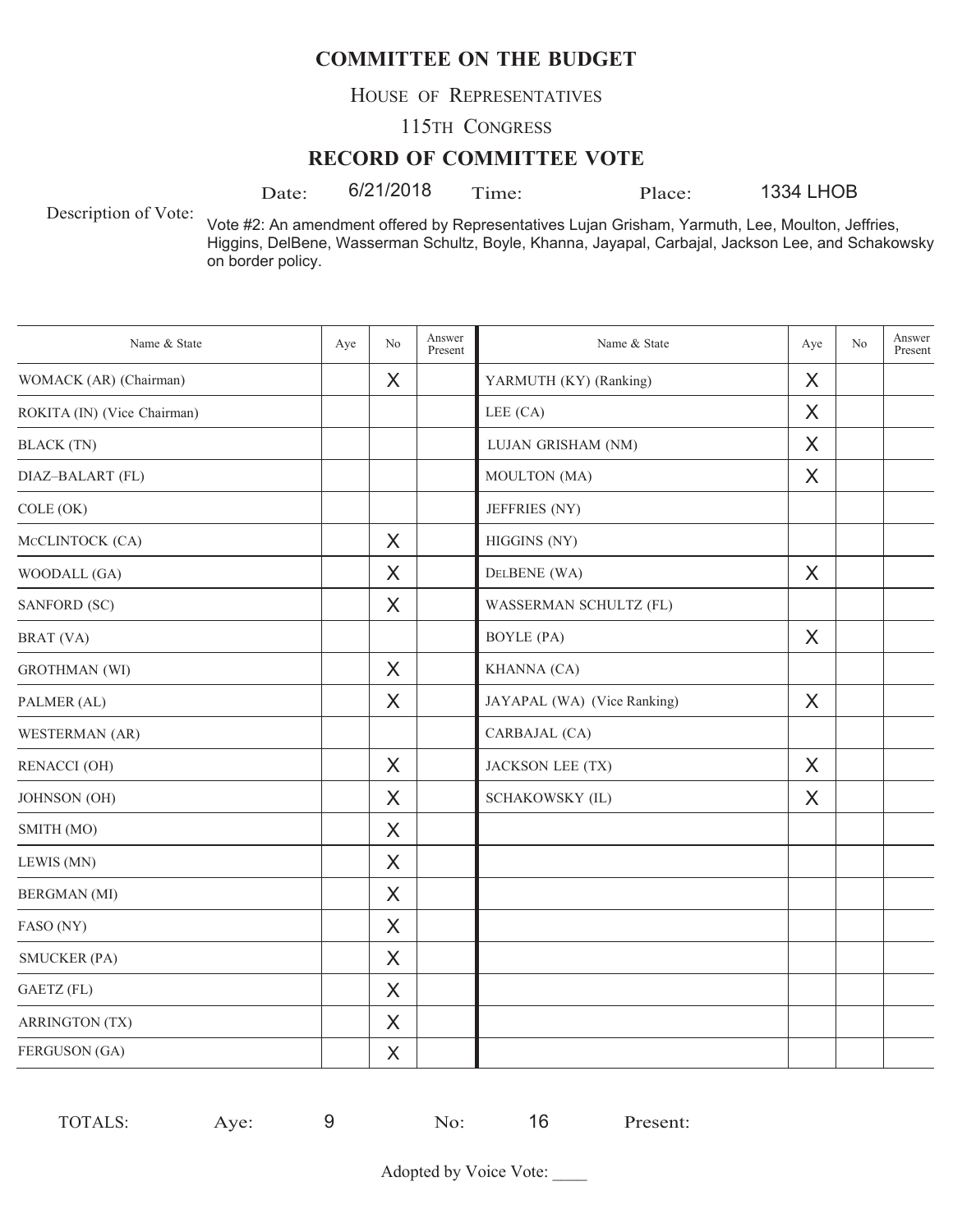HOUSE OF REPRESENTATIVES

115TH CONGRESS

#### **RECORD OF COMMITTEE VOTE**

Date:  $6/21/2018$  Time: Place:

1334 LHOB

Description of Vote:

Vote #3: An amendment offered by Representatives Jeffries, Yarmuth, Lee, Higgins, DelBene, Wasserman Schultz, Boyle, Khanna, Jayapal, Carbajal, Jackson Lee, and Schakowsky to insert a deficit neutral reserve fund on State and Local Tax Deduction.

| Name & State                | Aye      | No       | Answer<br>Present | Name & State                | Aye      | No | Answer<br>Present |
|-----------------------------|----------|----------|-------------------|-----------------------------|----------|----|-------------------|
| WOMACK (AR) (Chairman)      |          | X        |                   | YARMUTH (KY) (Ranking)      | X        |    |                   |
| ROKITA (IN) (Vice Chairman) |          |          |                   | LEE (CA)                    | $\times$ |    |                   |
| <b>BLACK</b> (TN)           |          |          |                   | LUJAN GRISHAM (NM)          | X        |    |                   |
| DIAZ-BALART (FL)            |          |          |                   | MOULTON (MA)                | X        |    |                   |
| COLE (OK)                   |          |          |                   | JEFFRIES (NY)               |          |    |                   |
| MCCLINTOCK (CA)             | $\times$ |          |                   | HIGGINS (NY)                |          |    |                   |
| WOODALL (GA)                |          | $\times$ |                   | DELBENE (WA)                | $\sf X$  |    |                   |
| SANFORD (SC)                |          | X        |                   | WASSERMAN SCHULTZ (FL)      |          |    |                   |
| BRAT (VA)                   |          |          |                   | <b>BOYLE</b> (PA)           | X        |    |                   |
| <b>GROTHMAN</b> (WI)        |          | X        |                   | KHANNA (CA)                 |          |    |                   |
| PALMER (AL)                 |          | X        |                   | JAYAPAL (WA) (Vice Ranking) | $\sf X$  |    |                   |
| WESTERMAN (AR)              |          | X        |                   | CARBAJAL (CA)               |          |    |                   |
| <b>RENACCI</b> (OH)         |          | X        |                   | JACKSON LEE (TX)            | X        |    |                   |
| JOHNSON (OH)                |          | $\times$ |                   | SCHAKOWSKY (IL)             | X        |    |                   |
| SMITH (MO)                  |          | X        |                   |                             |          |    |                   |
| LEWIS (MN)                  |          | X        |                   |                             |          |    |                   |
| <b>BERGMAN</b> (MI)         |          |          |                   |                             |          |    |                   |
| FASO (NY)                   | X        |          |                   |                             |          |    |                   |
| <b>SMUCKER (PA)</b>         |          | X        |                   |                             |          |    |                   |
| GAETZ (FL)                  |          | $\times$ |                   |                             |          |    |                   |
| <b>ARRINGTON (TX)</b>       |          | X        |                   |                             |          |    |                   |
| FERGUSON (GA)               |          | X        |                   |                             |          |    |                   |

| $V\rightarrow$<br>טשיי. | <b>TOTALS</b> | $\overline{\phantom{a}}$<br>$\mathcal{A}$ $\mathcal{C}$ | resent: |
|-------------------------|---------------|---------------------------------------------------------|---------|
|-------------------------|---------------|---------------------------------------------------------|---------|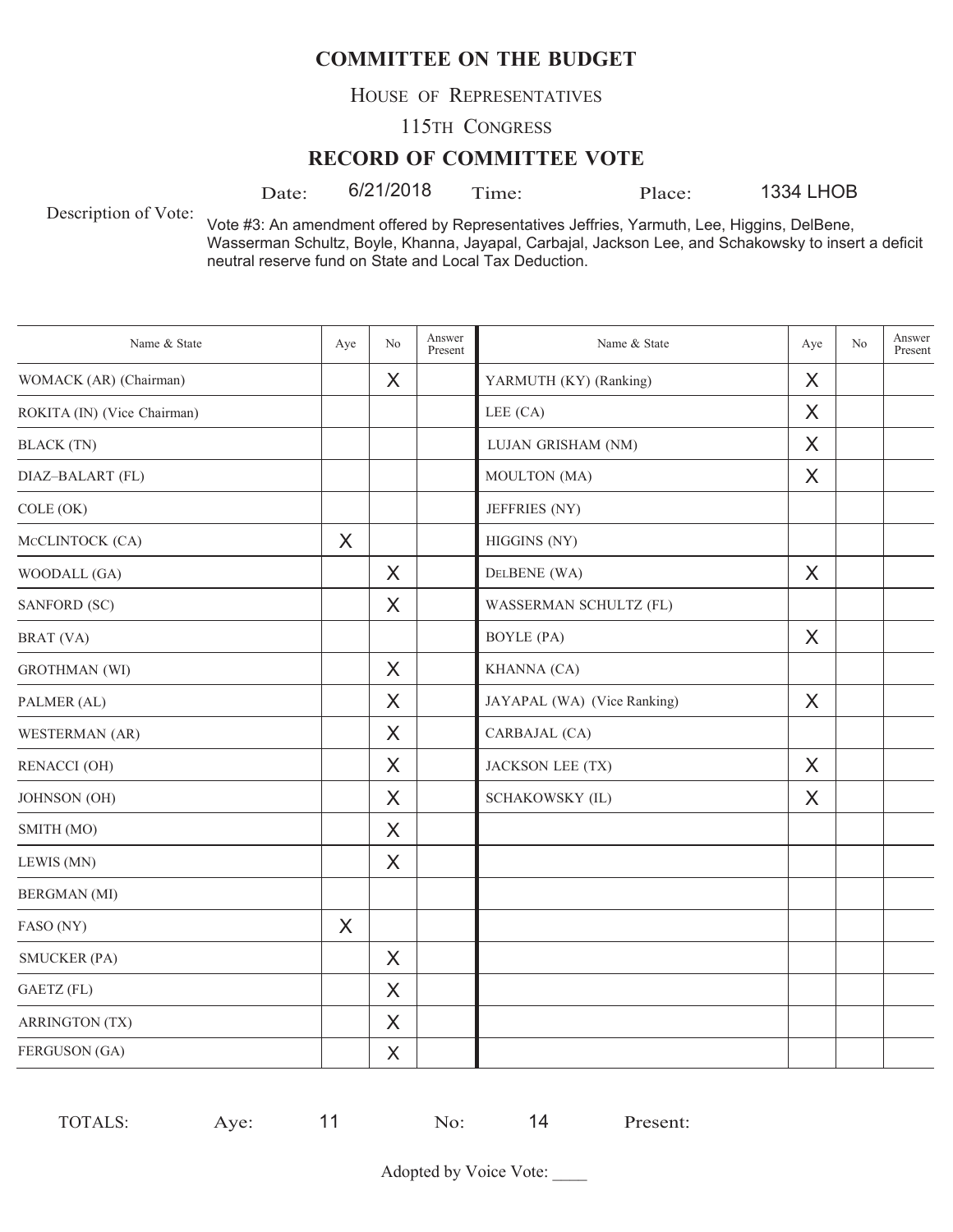HOUSE OF REPRESENTATIVES

115TH CONGRESS

#### **RECORD OF COMMITTEE VOTE**

Date:  $6/21/2018$  Time: Place:

1334 LHOB

Description of Vote:

Vote #4: An amendment offered by Representatives Boyle, Yarmuth, Lee, Lujan Grisham, Jeffries, Higgins, DelBene, Wasserman Schultz, Khanna, Jayapal, Carbajal, Jackson Lee, and Schakowsky to insert a policy statement on Medicare Benefits.

| Name & State                | Aye | No       | Answer<br>Present | Name & State                | Aye      | No | Answer<br>Present |
|-----------------------------|-----|----------|-------------------|-----------------------------|----------|----|-------------------|
| WOMACK (AR) (Chairman)      |     | X        |                   | YARMUTH (KY) (Ranking)      | X        |    |                   |
| ROKITA (IN) (Vice Chairman) |     | X        |                   | LEE $(CA)$                  | $\times$ |    |                   |
| <b>BLACK</b> (TN)           |     | X        |                   | LUJAN GRISHAM (NM)          | X        |    |                   |
| DIAZ-BALART (FL)            |     |          |                   | MOULTON (MA)                | X        |    |                   |
| COLE (OK)                   |     | X        |                   | JEFFRIES (NY)               |          |    |                   |
| MCCLINTOCK (CA)             |     | X        |                   | HIGGINS (NY)                | X        |    |                   |
| WOODALL (GA)                |     | X        |                   | DELBENE (WA)                | $\times$ |    |                   |
| SANFORD (SC)                |     |          |                   | WASSERMAN SCHULTZ (FL)      | X        |    |                   |
| BRAT (VA)                   |     | X        |                   | <b>BOYLE</b> (PA)           | X        |    |                   |
| <b>GROTHMAN</b> (WI)        |     | X        |                   | KHANNA (CA)                 | X        |    |                   |
| PALMER (AL)                 |     | $\times$ |                   | JAYAPAL (WA) (Vice Ranking) |          |    |                   |
| WESTERMAN (AR)              |     | X        |                   | CARBAJAL (CA)               | $\times$ |    |                   |
| <b>RENACCI (OH)</b>         |     | X        |                   | JACKSON LEE (TX)            | X        |    |                   |
| JOHNSON (OH)                |     | X        |                   | SCHAKOWSKY (IL)             | X        |    |                   |
| SMITH (MO)                  |     | X        |                   |                             |          |    |                   |
| LEWIS (MN)                  |     | X        |                   |                             |          |    |                   |
| <b>BERGMAN</b> (MI)         |     | X        |                   |                             |          |    |                   |
| FASO (NY)                   |     | X        |                   |                             |          |    |                   |
| <b>SMUCKER (PA)</b>         |     | X        |                   |                             |          |    |                   |
| GAETZ (FL)                  |     | X        |                   |                             |          |    |                   |
| <b>ARRINGTON (TX)</b>       |     | X        |                   |                             |          |    |                   |
| FERGUSON (GA)               |     | X        |                   |                             |          |    |                   |

| TOTALS: | ve.<br>$-$ |  | 20 | resent: |
|---------|------------|--|----|---------|
|         |            |  |    |         |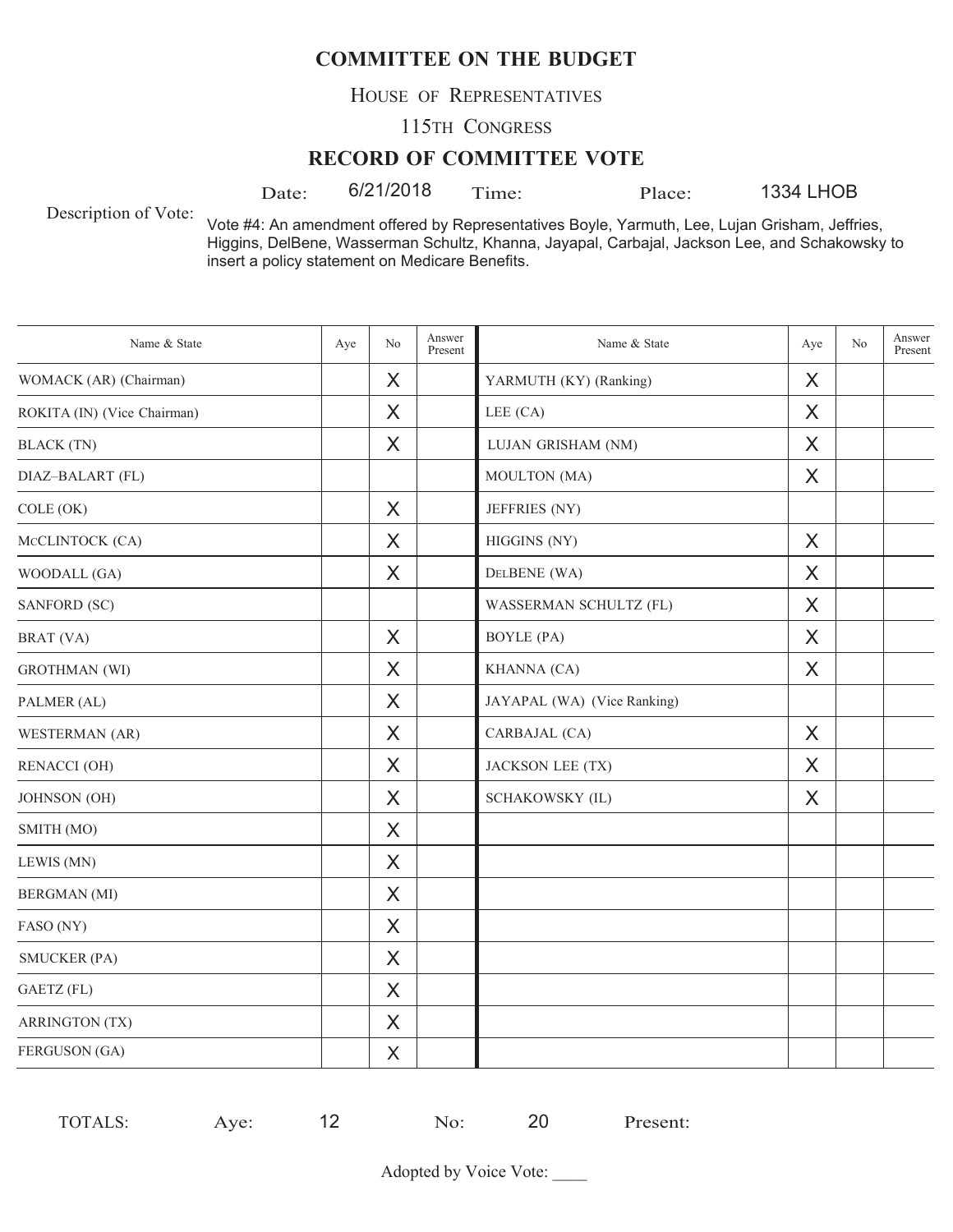HOUSE OF REPRESENTATIVES

115TH CONGRESS

#### **RECORD OF COMMITTEE VOTE**

Date:  $6/21/2018$  Time: Place:

1334 LHOB

Description of Vote:

Vote #5: An amendment offered by Representatives Schakowsky, Yarmuth, Lee, Lujan Grisham, Moulton, Higgins, DelBene, Wasserman Schultz, Boyle, Khanna, Jayapal, and Jackson Lee related to the American Health Care Act.

| Name & State                | Aye | N <sub>o</sub> | Answer<br>Present | Name & State                | Aye     | N <sub>o</sub> | Answer<br>Present |
|-----------------------------|-----|----------------|-------------------|-----------------------------|---------|----------------|-------------------|
| WOMACK (AR) (Chairman)      |     | X              |                   | YARMUTH (KY) (Ranking)      | X       |                |                   |
| ROKITA (IN) (Vice Chairman) |     | X              |                   | LEE (CA)                    | X       |                |                   |
| <b>BLACK</b> (TN)           |     | X              |                   | LUJAN GRISHAM (NM)          | X       |                |                   |
| DIAZ-BALART (FL)            |     |                |                   | MOULTON (MA)                | X       |                |                   |
| COLE(OK)                    |     | X              |                   | JEFFRIES (NY)               |         |                |                   |
| MCCLINTOCK (CA)             |     | X              |                   | HIGGINS (NY)                | X       |                |                   |
| WOODALL (GA)                |     | X              |                   | DELBENE (WA)                | X       |                |                   |
| SANFORD (SC)                |     | X              |                   | WASSERMAN SCHULTZ (FL)      | X       |                |                   |
| BRAT (VA)                   |     | X              |                   | <b>BOYLE</b> (PA)           | $\sf X$ |                |                   |
| <b>GROTHMAN</b> (WI)        |     | X              |                   | KHANNA (CA)                 | X       |                |                   |
| PALMER (AL)                 |     | X              |                   | JAYAPAL (WA) (Vice Ranking) |         |                |                   |
| WESTERMAN (AR)              |     | X              |                   | CARBAJAL (CA)               | X       |                |                   |
| <b>RENACCI (OH)</b>         |     | X              |                   | JACKSON LEE (TX)            | X       |                |                   |
| JOHNSON (OH)                |     | X              |                   | SCHAKOWSKY (IL)             | X       |                |                   |
| SMITH (MO)                  |     | $\times$       |                   |                             |         |                |                   |
| LEWIS (MN)                  |     | X              |                   |                             |         |                |                   |
| <b>BERGMAN</b> (MI)         |     | X              |                   |                             |         |                |                   |
| FASO (NY)                   |     | X              |                   |                             |         |                |                   |
| <b>SMUCKER (PA)</b>         |     | X              |                   |                             |         |                |                   |
| GAETZ (FL)                  |     | X              |                   |                             |         |                |                   |
| <b>ARRINGTON (TX)</b>       |     | X              |                   |                             |         |                |                   |
| FERGUSON (GA)               |     | $\times$       |                   |                             |         |                |                   |

| TOTALS:<br>14<br>resent:<br><b>Ve</b><br>$\sim$<br>$ -$ |
|---------------------------------------------------------|
|---------------------------------------------------------|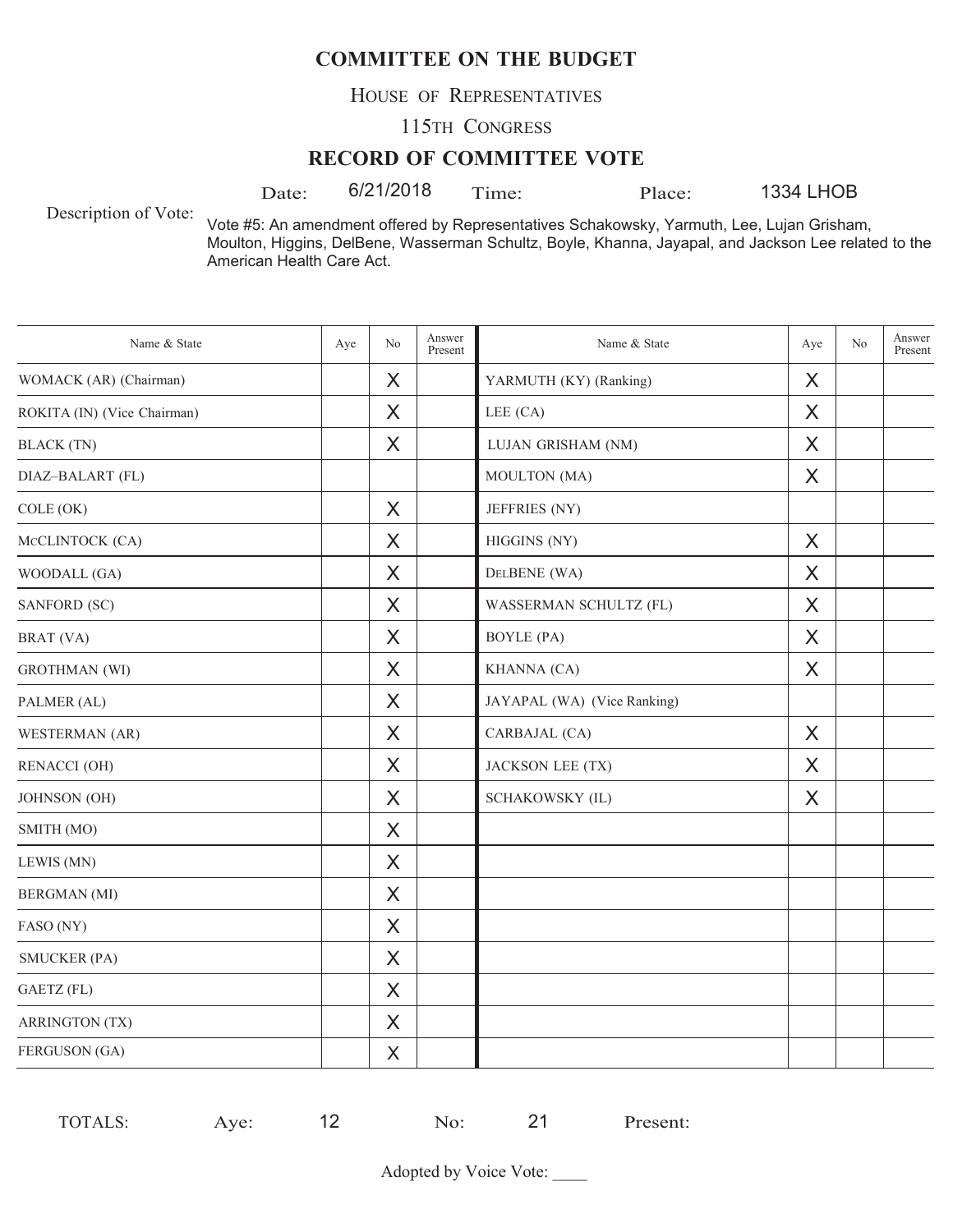HOUSE OF REPRESENTATIVES

115TH CONGRESS

#### **RECORD OF COMMITTEE VOTE**

Date: 6/21/2018 Time: Place:

1334 LHOB

Description of Vote:

Vote #6: An amendment offered by Representatives Jayapal, Yarmuth, Lee, Lujan Grisham, Moulton, DelBene, Wasserman Schultz, Boyle, Khanna, Carbajal, Jackson Lee, and Schakowsky on immigration reform.

| Name & State                | Aye | No       | Answer<br>Present | Name & State                | Aye      | No | Answer<br>Present |
|-----------------------------|-----|----------|-------------------|-----------------------------|----------|----|-------------------|
| WOMACK (AR) (Chairman)      |     | X        |                   | YARMUTH (KY) (Ranking)      | X        |    |                   |
| ROKITA (IN) (Vice Chairman) |     | X        |                   | LEE (CA)                    | $\times$ |    |                   |
| <b>BLACK</b> (TN)           |     | X        |                   | LUJAN GRISHAM (NM)          | X        |    |                   |
| DIAZ-BALART (FL)            |     |          |                   | MOULTON (MA)                | X        |    |                   |
| COLE (OK)                   |     | X        |                   | JEFFRIES (NY)               |          |    |                   |
| MCCLINTOCK (CA)             |     | X        |                   | HIGGINS (NY)                | X        |    |                   |
| WOODALL (GA)                |     | X        |                   | DELBENE (WA)                | $\times$ |    |                   |
| SANFORD (SC)                |     | X        |                   | WASSERMAN SCHULTZ (FL)      | X        |    |                   |
| BRAT (VA)                   |     | X        |                   | <b>BOYLE</b> (PA)           | X        |    |                   |
| <b>GROTHMAN</b> (WI)        |     | X        |                   | KHANNA (CA)                 | X        |    |                   |
| PALMER (AL)                 |     | $\times$ |                   | JAYAPAL (WA) (Vice Ranking) | X        |    |                   |
| WESTERMAN (AR)              |     | X        |                   | CARBAJAL (CA)               | $\times$ |    |                   |
| <b>RENACCI (OH)</b>         |     | X        |                   | JACKSON LEE (TX)            | X        |    |                   |
| JOHNSON (OH)                |     | X        |                   | SCHAKOWSKY (IL)             | X        |    |                   |
| SMITH (MO)                  |     | X        |                   |                             |          |    |                   |
| LEWIS (MN)                  |     | X        |                   |                             |          |    |                   |
| <b>BERGMAN</b> (MI)         |     | X        |                   |                             |          |    |                   |
| FASO (NY)                   |     | X        |                   |                             |          |    |                   |
| <b>SMUCKER (PA)</b>         |     | X        |                   |                             |          |    |                   |
| GAETZ (FL)                  |     | X        |                   |                             |          |    |                   |
| <b>ARRINGTON (TX)</b>       |     | $\times$ |                   |                             |          |    |                   |
| FERGUSON (GA)               |     | X        |                   |                             |          |    |                   |

| $ -$ | TOTALS: | ve. |  | $\sim$ | ^^ | resent: |
|------|---------|-----|--|--------|----|---------|
|------|---------|-----|--|--------|----|---------|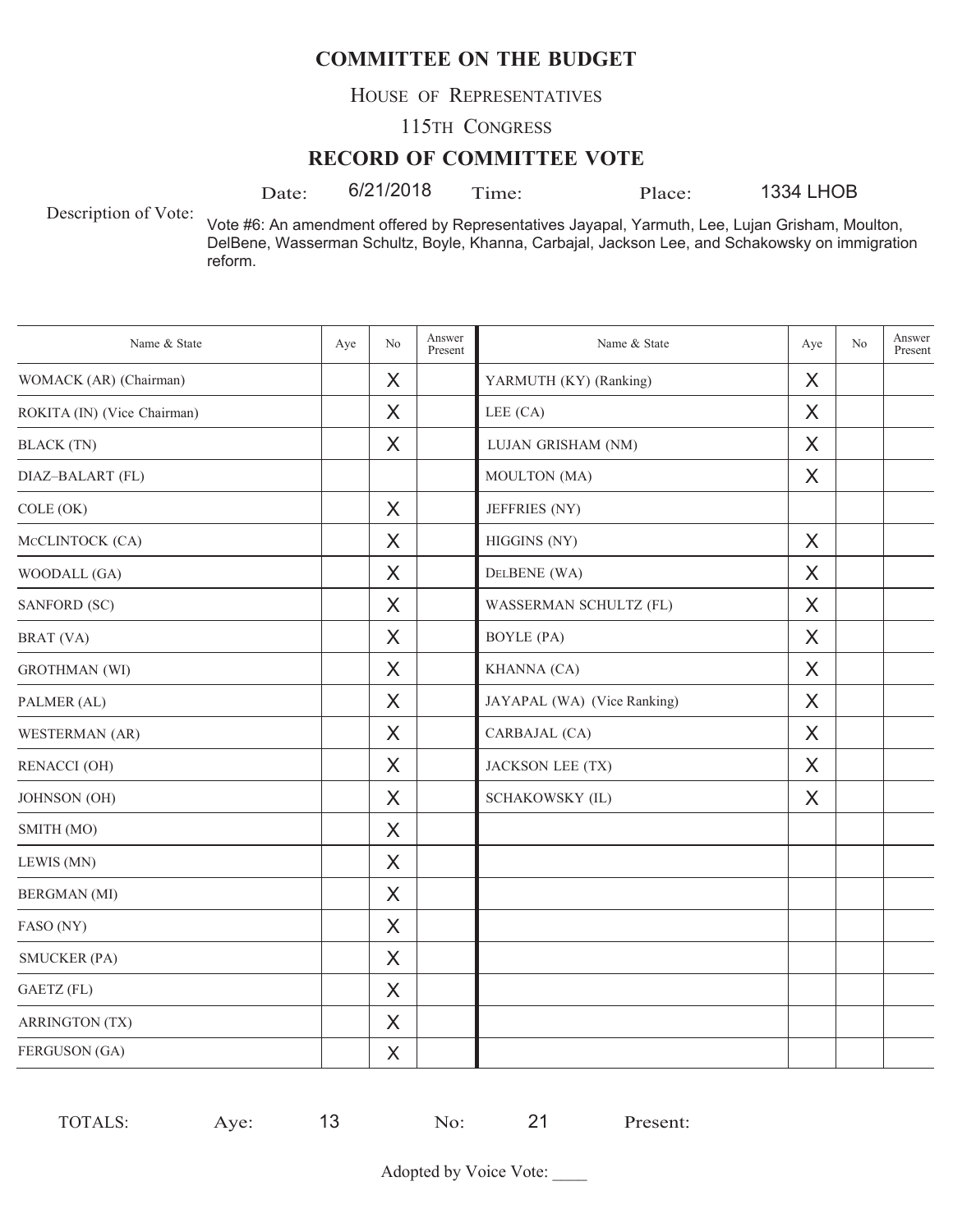HOUSE OF REPRESENTATIVES

115TH CONGRESS

#### **RECORD OF COMMITTEE VOTE**

Date: 6/21/2018 Time: Place:

1334 LHOB

Description of Vote:

Vote #7: An amendment offered by Representatives Jackson Lee, Yarmuth, Lee, Lujan Grisham, Higgins, DelBene, Wasserman Schultz, Boyle, Khanna, Jayapal, and Schakowsky on Medicaid reforms.

| Name & State                | Aye | No       | Answer<br>Present | Name & State                | Aye     | N <sub>o</sub> | Answer<br>Present |
|-----------------------------|-----|----------|-------------------|-----------------------------|---------|----------------|-------------------|
| WOMACK (AR) (Chairman)      |     | X        |                   | YARMUTH (KY) (Ranking)      | X       |                |                   |
| ROKITA (IN) (Vice Chairman) |     | $\times$ |                   | LEE (CA)                    | X       |                |                   |
| <b>BLACK</b> (TN)           |     | X        |                   | LUJAN GRISHAM (NM)          | X       |                |                   |
| DIAZ-BALART (FL)            |     |          |                   | MOULTON (MA)                | X       |                |                   |
| COLE (OK)                   |     | $\times$ |                   | JEFFRIES (NY)               |         |                |                   |
| MCCLINTOCK (CA)             |     | X        |                   | HIGGINS (NY)                | $\sf X$ |                |                   |
| WOODALL (GA)                |     | X        |                   | DELBENE (WA)                | X       |                |                   |
| SANFORD (SC)                |     | X        |                   | WASSERMAN SCHULTZ (FL)      | X       |                |                   |
| BRAT (VA)                   |     | X        |                   | <b>BOYLE</b> (PA)           | X       |                |                   |
| <b>GROTHMAN</b> (WI)        |     | X        |                   | KHANNA (CA)                 | X       |                |                   |
| PALMER (AL)                 |     | X        |                   | JAYAPAL (WA) (Vice Ranking) | X       |                |                   |
| WESTERMAN (AR)              |     | X        |                   | CARBAJAL (CA)               | X       |                |                   |
| <b>RENACCI (OH)</b>         |     | X        |                   | <b>JACKSON LEE (TX)</b>     | X       |                |                   |
| JOHNSON (OH)                |     | X        |                   | SCHAKOWSKY (IL)             | X       |                |                   |
| SMITH (MO)                  |     | $\times$ |                   |                             |         |                |                   |
| LEWIS (MN)                  |     | X        |                   |                             |         |                |                   |
| <b>BERGMAN</b> (MI)         |     | X        |                   |                             |         |                |                   |
| FASO (NY)                   |     | X        |                   |                             |         |                |                   |
| <b>SMUCKER (PA)</b>         |     | X        |                   |                             |         |                |                   |
| GAETZ (FL)                  |     | X        |                   |                             |         |                |                   |
| <b>ARRINGTON (TX)</b>       |     | X        |                   |                             |         |                |                   |
| FERGUSON (GA)               |     | X        |                   |                             |         |                |                   |

| $ -$ | TOTALS: | ve. |  | $\sim$ | ^^ | resent: |
|------|---------|-----|--|--------|----|---------|
|------|---------|-----|--|--------|----|---------|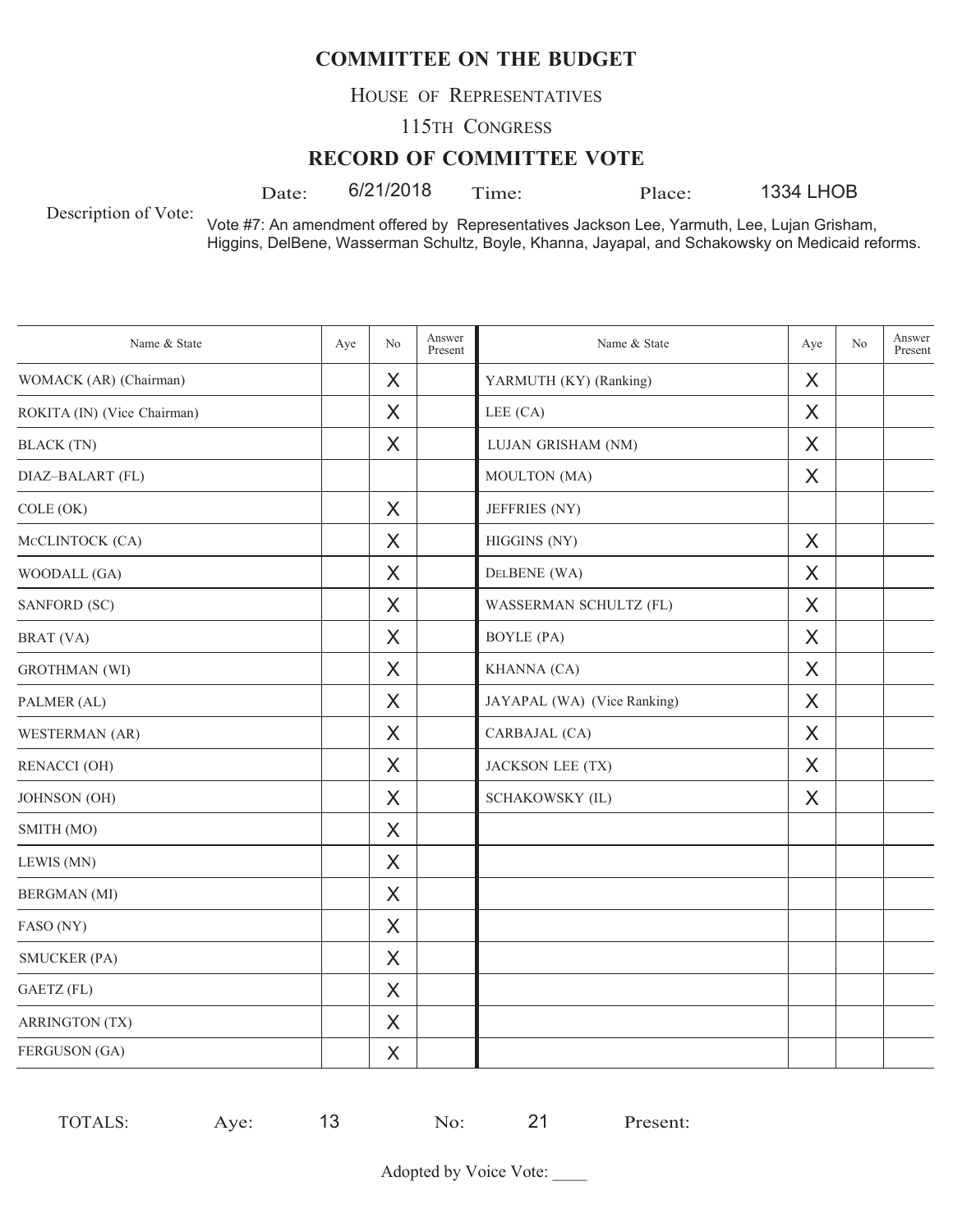HOUSE OF REPRESENTATIVES

115TH CONGRESS

#### **RECORD OF COMMITTEE VOTE**

Date:  $6/21/2018$  Time: Place:

1334 LHOB

Description of Vote:

Vote #8: An amendment offered by Representatives Lee, Yarmuth, Lujan Grisham, DelBene, Wasserman Schultz, Boyle, Khanna, Jayapal, Jackson Lee, and Schakowsky to increase funding for Functions 500 and 600 and revenue by the same amount.

| Name & State                | Aye | No       | Answer<br>Present | Name & State                | Aye      | No | Answer<br>Present |
|-----------------------------|-----|----------|-------------------|-----------------------------|----------|----|-------------------|
| WOMACK (AR) (Chairman)      |     | X        |                   | YARMUTH (KY) (Ranking)      | X        |    |                   |
| ROKITA (IN) (Vice Chairman) |     | $\times$ |                   | LEE (CA)                    | $\times$ |    |                   |
| <b>BLACK</b> (TN)           |     | X        |                   | LUJAN GRISHAM (NM)          | X        |    |                   |
| DIAZ-BALART (FL)            |     |          |                   | MOULTON (MA)                | X        |    |                   |
| COLE (OK)                   |     | X        |                   | JEFFRIES (NY)               |          |    |                   |
| MCCLINTOCK (CA)             |     | X        |                   | HIGGINS (NY)                | X        |    |                   |
| WOODALL (GA)                |     | $\sf X$  |                   | DELBENE (WA)                | $\times$ |    |                   |
| SANFORD (SC)                |     | X        |                   | WASSERMAN SCHULTZ (FL)      | X        |    |                   |
| BRAT (VA)                   |     | X        |                   | <b>BOYLE</b> (PA)           | X        |    |                   |
| <b>GROTHMAN</b> (WI)        |     | X        |                   | KHANNA (CA)                 | X        |    |                   |
| PALMER (AL)                 |     | X        |                   | JAYAPAL (WA) (Vice Ranking) | X        |    |                   |
| WESTERMAN (AR)              |     | $\sf X$  |                   | CARBAJAL (CA)               | $\times$ |    |                   |
| <b>RENACCI</b> (OH)         |     | X        |                   | JACKSON LEE (TX)            | X        |    |                   |
| JOHNSON (OH)                |     | X        |                   | SCHAKOWSKY (IL)             | X        |    |                   |
| SMITH (MO)                  |     | X        |                   |                             |          |    |                   |
| LEWIS (MN)                  |     | X        |                   |                             |          |    |                   |
| <b>BERGMAN</b> (MI)         |     | $\sf X$  |                   |                             |          |    |                   |
| FASO (NY)                   |     | X        |                   |                             |          |    |                   |
| <b>SMUCKER (PA)</b>         |     | X        |                   |                             |          |    |                   |
| GAETZ (FL)                  |     | X        |                   |                             |          |    |                   |
| <b>ARRINGTON (TX)</b>       |     | X        |                   |                             |          |    |                   |
| FERGUSON (GA)               |     | X        |                   |                             |          |    |                   |

| -<br>ve.<br>$\sim$<br>ำ∟ง. | TOTAI.S. |  |  | 1 ז | resent: |
|----------------------------|----------|--|--|-----|---------|
|----------------------------|----------|--|--|-----|---------|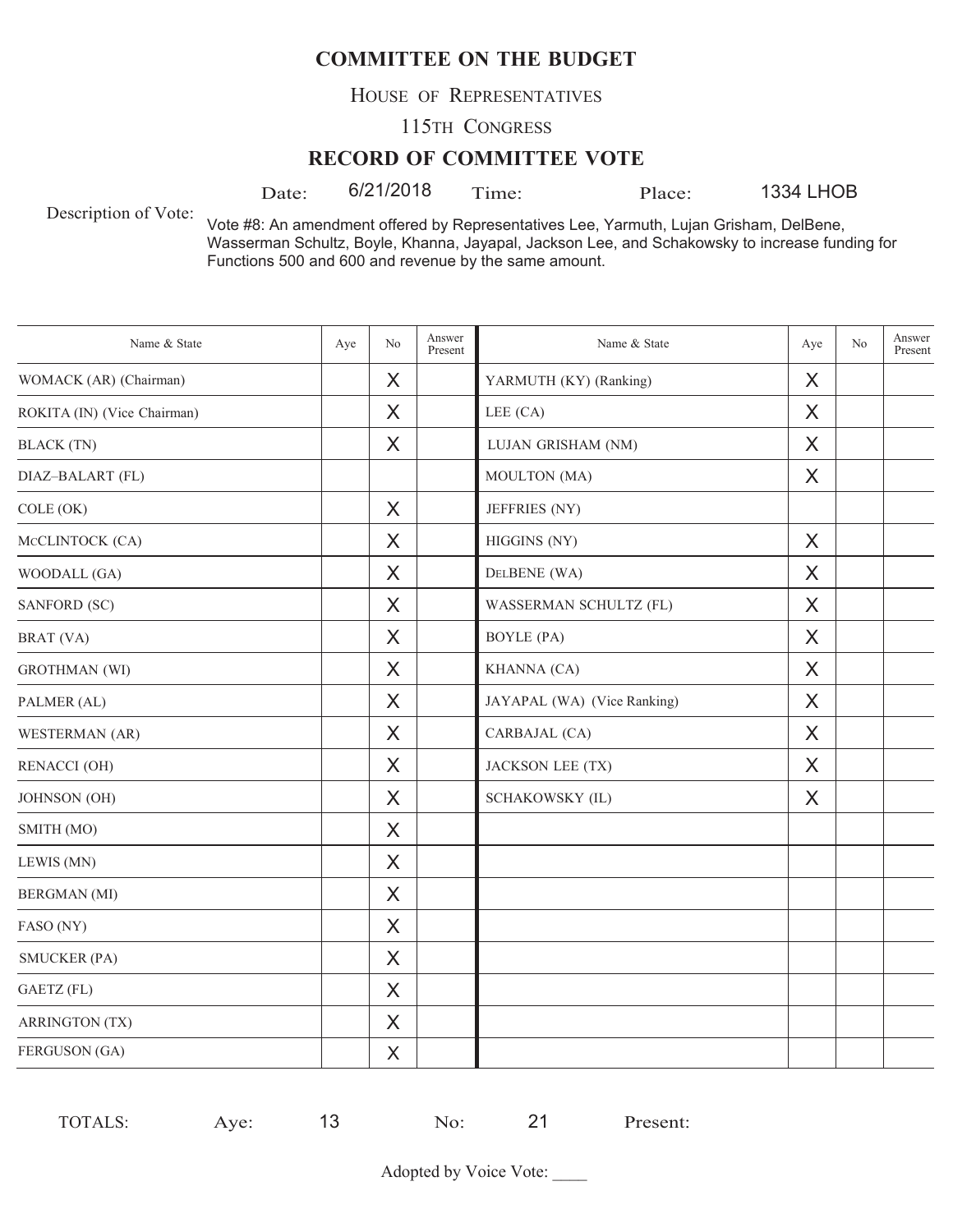HOUSE OF REPRESENTATIVES

115TH CONGRESS

#### **RECORD OF COMMITTEE VOTE**

Date:  $6/21/2018$  Time: Place:

1334 LHOB

Description of Vote:

Vote #9: An amendment offered by Representatives Wasserman Schultz, Yarmuth, Lee, Lujan Grisham, Higgins, DelBene, Boyle, Khanna, Jayapal, Carbajal, Jackson Lee, and Schakowsky to insert a policy statement on Social Security.

| Name & State                | Aye | N <sub>o</sub> | Answer<br>Present | Name & State                | Aye      | N <sub>o</sub> | Answer<br>Present |
|-----------------------------|-----|----------------|-------------------|-----------------------------|----------|----------------|-------------------|
| WOMACK (AR) (Chairman)      |     | X              |                   | YARMUTH (KY) (Ranking)      | X        |                |                   |
| ROKITA (IN) (Vice Chairman) |     | X              |                   | LEE (CA)                    | X        |                |                   |
| <b>BLACK</b> (TN)           |     | $\times$       |                   | LUJAN GRISHAM (NM)          | X        |                |                   |
| DIAZ-BALART (FL)            |     |                |                   | MOULTON (MA)                | X        |                |                   |
| COLE (OK)                   |     | X              |                   | JEFFRIES (NY)               |          |                |                   |
| MCCLINTOCK (CA)             |     | $\times$       |                   | HIGGINS (NY)                | $\times$ |                |                   |
| WOODALL (GA)                |     | X              |                   | DELBENE (WA)                | X        |                |                   |
| SANFORD (SC)                |     | X              |                   | WASSERMAN SCHULTZ (FL)      | X        |                |                   |
| BRAT (VA)                   |     | X              |                   | <b>BOYLE</b> (PA)           | X        |                |                   |
| <b>GROTHMAN</b> (WI)        |     | X              |                   | KHANNA (CA)                 | X        |                |                   |
| PALMER (AL)                 |     | X              |                   | JAYAPAL (WA) (Vice Ranking) | $\times$ |                |                   |
| WESTERMAN (AR)              |     | X              |                   | CARBAJAL (CA)               | X        |                |                   |
| <b>RENACCI (OH)</b>         |     | X              |                   | JACKSON LEE (TX)            | X        |                |                   |
| JOHNSON (OH)                |     | X              |                   | SCHAKOWSKY (IL)             | X        |                |                   |
| SMITH (MO)                  |     | X              |                   |                             |          |                |                   |
| LEWIS (MN)                  |     | X              |                   |                             |          |                |                   |
| <b>BERGMAN</b> (MI)         |     | $\times$       |                   |                             |          |                |                   |
| FASO (NY)                   |     | X              |                   |                             |          |                |                   |
| <b>SMUCKER (PA)</b>         |     | X              |                   |                             |          |                |                   |
| GAETZ (FL)                  |     | X              |                   |                             |          |                |                   |
| <b>ARRINGTON (TX)</b>       |     | X              |                   |                             |          |                |                   |
| FERGUSON (GA)               |     | X              |                   |                             |          |                |                   |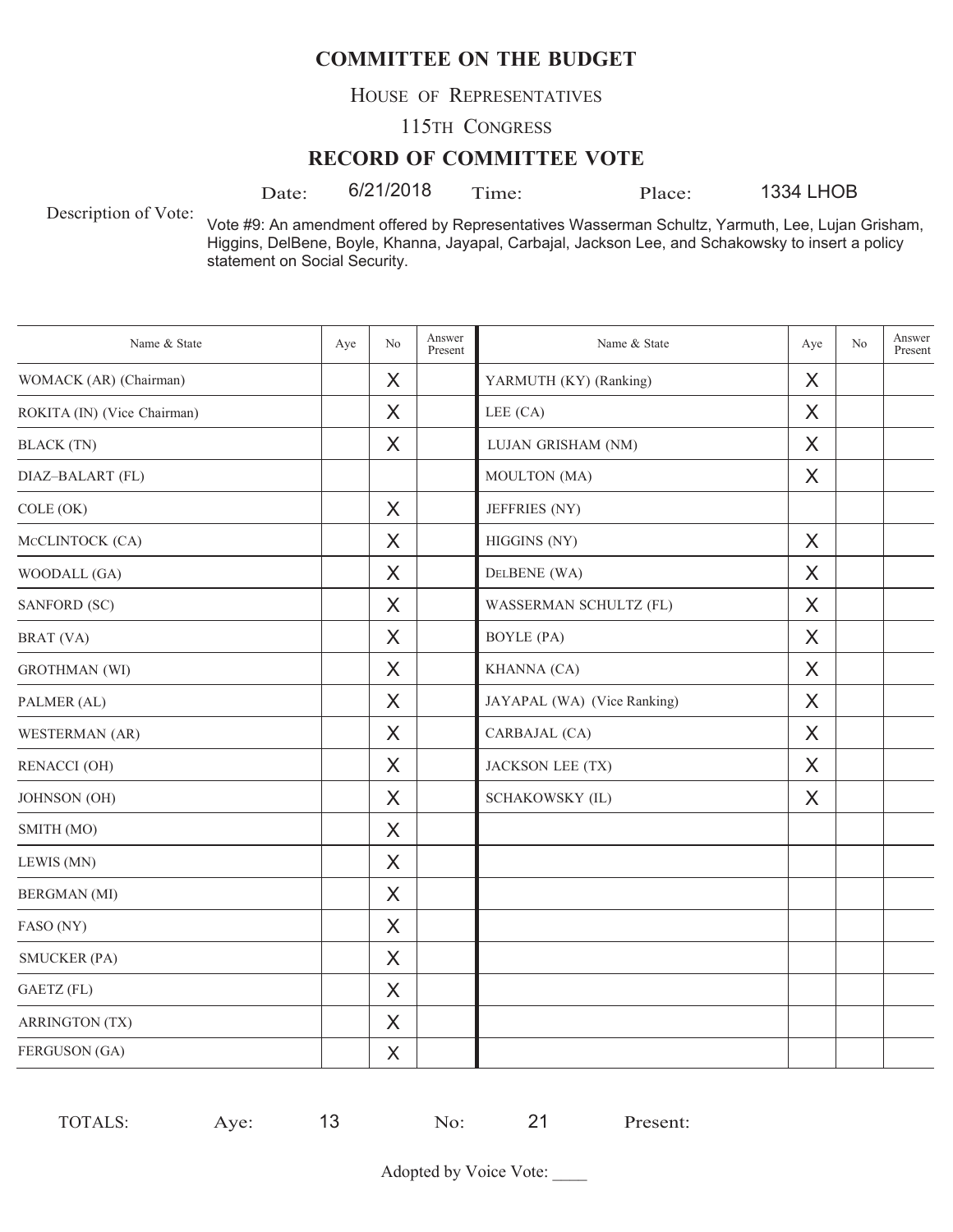HOUSE OF REPRESENTATIVES

115TH CONGRESS

#### **RECORD OF COMMITTEE VOTE**

Date: 6/21/2018 Time: Place:

1334 LHOB

Description of Vote:

Vote #10: An amendment offered by Representatives Yarmuth, Wasserman Schultz, Boyle, Khanna, and Schakowsky related to carried interest.

| Name & State                | Aye     | No       | Answer<br>Present | Name & State                | Aye | No | Answer<br>Present |
|-----------------------------|---------|----------|-------------------|-----------------------------|-----|----|-------------------|
| WOMACK (AR) (Chairman)      |         | X        |                   | YARMUTH (KY) (Ranking)      | X   |    |                   |
| ROKITA (IN) (Vice Chairman) |         | X        |                   | LEE (CA)                    | X   |    |                   |
| <b>BLACK</b> (TN)           |         | X        |                   | LUJAN GRISHAM (NM)          | X   |    |                   |
| DIAZ-BALART (FL)            |         |          |                   | MOULTON (MA)                | X   |    |                   |
| COLE (OK)                   |         | X        |                   | JEFFRIES (NY)               |     |    |                   |
| MCCLINTOCK (CA)             |         | X        |                   | HIGGINS (NY)                | X   |    |                   |
| WOODALL (GA)                |         | X        |                   | DELBENE (WA)                | X   |    |                   |
| SANFORD (SC)                |         | X        |                   | WASSERMAN SCHULTZ (FL)      | X   |    |                   |
| BRAT (VA)                   |         | X        |                   | <b>BOYLE</b> (PA)           | X   |    |                   |
| <b>GROTHMAN</b> (WI)        | $\sf X$ |          |                   | KHANNA (CA)                 | X   |    |                   |
| PALMER (AL)                 |         | $\times$ |                   | JAYAPAL (WA) (Vice Ranking) | X   |    |                   |
| WESTERMAN (AR)              |         | X        |                   | CARBAJAL (CA)               | X   |    |                   |
| <b>RENACCI (OH)</b>         |         | X        |                   | JACKSON LEE (TX)            | X   |    |                   |
| JOHNSON (OH)                |         | X        |                   | SCHAKOWSKY (IL)             | X   |    |                   |
| SMITH (MO)                  |         | X        |                   |                             |     |    |                   |
| LEWIS (MN)                  | X       |          |                   |                             |     |    |                   |
| <b>BERGMAN</b> (MI)         |         | X        |                   |                             |     |    |                   |
| FASO (NY)                   |         | X        |                   |                             |     |    |                   |
| <b>SMUCKER (PA)</b>         |         | X        |                   |                             |     |    |                   |
| <b>GAETZ</b> (FL)           | X       |          |                   |                             |     |    |                   |
| <b>ARRINGTON (TX)</b>       |         | X        |                   |                             |     |    |                   |
| FERGUSON (GA)               |         | X        |                   |                             |     |    |                   |

TOTALS: Aye: 16 No: 18 Present: 16 No: 18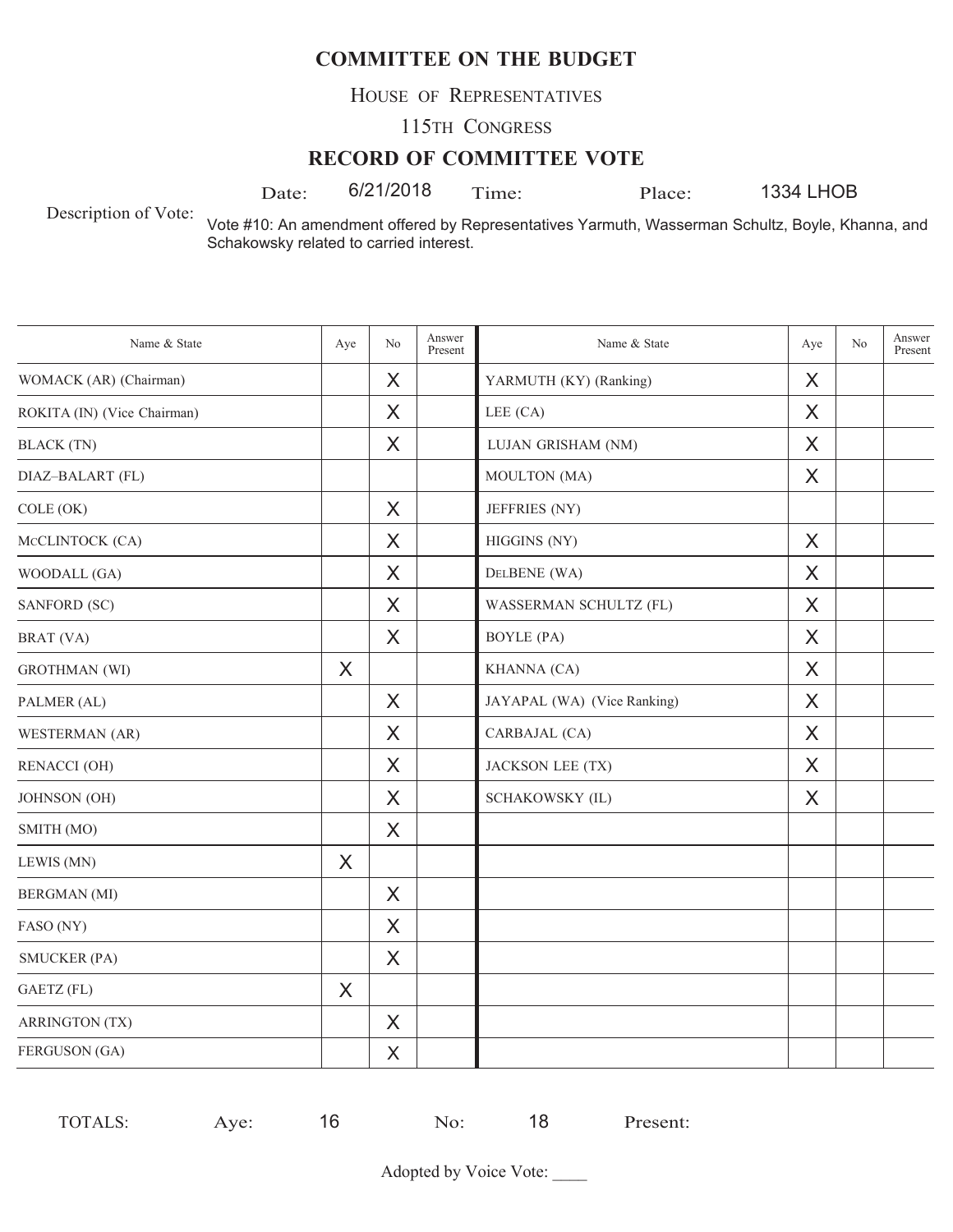HOUSE OF REPRESENTATIVES

115TH CONGRESS

#### **RECORD OF COMMITTEE VOTE**

Date:  $6/21/2018$  Time: Place:

1334 LHOB

Description of Vote:

Vote #11: An amendment offered by Representatives Moulton, Yarmuth, Lee, Lujan Grisham, DelBene, Wasserman Schultz, Boyle, Khanna, Jayapal, Carbajal, Jackson Lee, and Schakowsky to increase funding for Function 750 and revenue by the same amount.

| Name & State                | Aye | N <sub>o</sub> | Answer<br>Present | Name & State                | Aye     | No | Answer<br>Present |
|-----------------------------|-----|----------------|-------------------|-----------------------------|---------|----|-------------------|
| WOMACK (AR) (Chairman)      |     | X              |                   | YARMUTH (KY) (Ranking)      | X       |    |                   |
| ROKITA (IN) (Vice Chairman) |     | X              |                   | LEE (CA)                    | X       |    |                   |
| <b>BLACK</b> (TN)           |     |                |                   | LUJAN GRISHAM (NM)          | $\sf X$ |    |                   |
| DIAZ-BALART (FL)            |     |                |                   | MOULTON (MA)                | X       |    |                   |
| COLE (OK)                   |     | X              |                   | JEFFRIES (NY)               |         |    |                   |
| MCCLINTOCK (CA)             |     | $\times$       |                   | HIGGINS (NY)                | $\sf X$ |    |                   |
| WOODALL (GA)                |     | $\times$       |                   | DELBENE (WA)                | X       |    |                   |
| SANFORD (SC)                |     |                |                   | WASSERMAN SCHULTZ (FL)      | X       |    |                   |
| BRAT (VA)                   |     | $\times$       |                   | <b>BOYLE</b> (PA)           | X       |    |                   |
| <b>GROTHMAN</b> (WI)        |     | X              |                   | KHANNA (CA)                 | X       |    |                   |
| PALMER (AL)                 |     | $\times$       |                   | JAYAPAL (WA) (Vice Ranking) |         |    |                   |
| WESTERMAN (AR)              |     | X              |                   | CARBAJAL (CA)               |         |    |                   |
| <b>RENACCI (OH)</b>         |     | X              |                   | <b>JACKSON LEE (TX)</b>     |         |    |                   |
| JOHNSON (OH)                |     | X              |                   | SCHAKOWSKY (IL)             | X       |    |                   |
| SMITH (MO)                  |     |                |                   |                             |         |    |                   |
| LEWIS (MN)                  |     | $\times$       |                   |                             |         |    |                   |
| <b>BERGMAN</b> (MI)         |     | X              |                   |                             |         |    |                   |
| FASO (NY)                   |     | X              |                   |                             |         |    |                   |
| <b>SMUCKER (PA)</b>         |     | X              |                   |                             |         |    |                   |
| GAETZ (FL)                  |     | X              |                   |                             |         |    |                   |
| <b>ARRINGTON (TX)</b>       |     | $\times$       |                   |                             |         |    |                   |
| FERGUSON (GA)               |     | X              |                   |                             |         |    |                   |

| <b>TOTALS:</b> | $V\cap$<br>$\sim$ | ~<br>പറ | . O<br>۰O | Present: |
|----------------|-------------------|---------|-----------|----------|
|                |                   |         |           |          |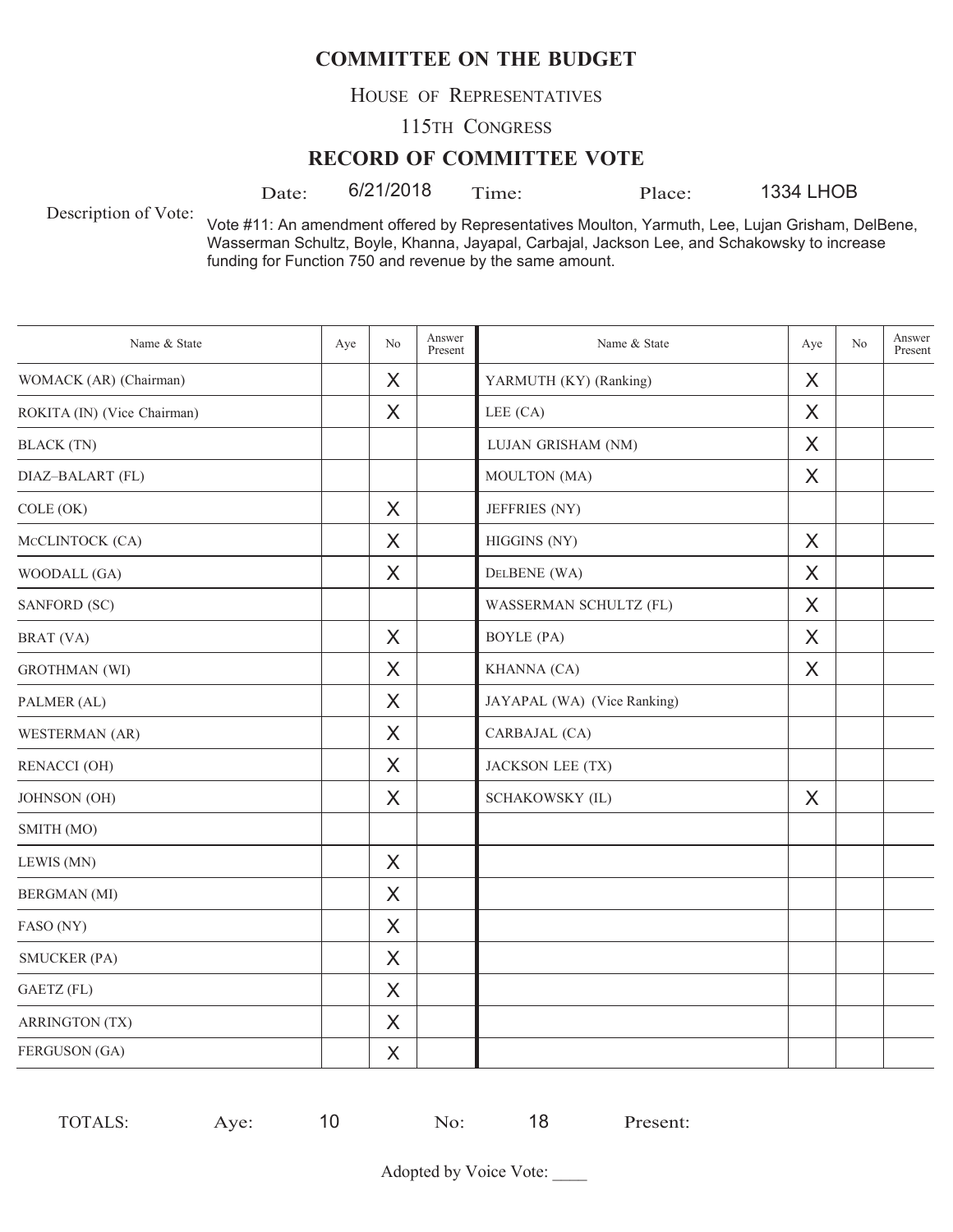HOUSE OF REPRESENTATIVES

115TH CONGRESS

#### **RECORD OF COMMITTEE VOTE**

Date:  $6/21/2018$  Time: Place:

1334 LHOB

Description of Vote:

Vote #12: An amendment offered by Representative Khanna, Yarmuth, Lee, DelBene, Wasserman Schultz, Boyle, Jayapal, Jackson Lee, and Schakowsky to insert a deficit neutral reserve fund on the Earned Income Tax Credit.

| Name & State                | Aye | No      | Answer<br>Present | Name & State                | Aye | N <sub>o</sub> | Answer<br>Present |
|-----------------------------|-----|---------|-------------------|-----------------------------|-----|----------------|-------------------|
| WOMACK (AR) (Chairman)      |     | X       |                   | YARMUTH (KY) (Ranking)      | X   |                |                   |
| ROKITA (IN) (Vice Chairman) |     | X       |                   | LEE (CA)                    | X   |                |                   |
| <b>BLACK</b> (TN)           |     |         |                   | LUJAN GRISHAM (NM)          | X   |                |                   |
| DIAZ-BALART (FL)            |     |         |                   | MOULTON (MA)                | X   |                |                   |
| COLE (OK)                   |     | X       |                   | JEFFRIES (NY)               |     |                |                   |
| MCCLINTOCK (CA)             |     | X       |                   | HIGGINS (NY)                | X   |                |                   |
| WOODALL (GA)                |     | X       |                   | DELBENE (WA)                | X   |                |                   |
| SANFORD (SC)                |     |         |                   | WASSERMAN SCHULTZ (FL)      | X   |                |                   |
| BRAT (VA)                   |     | X       |                   | <b>BOYLE</b> (PA)           | X   |                |                   |
| <b>GROTHMAN</b> (WI)        |     | X       |                   | KHANNA (CA)                 | X   |                |                   |
| PALMER (AL)                 |     | X       |                   | JAYAPAL (WA) (Vice Ranking) |     |                |                   |
| WESTERMAN (AR)              |     |         |                   | CARBAJAL (CA)               | X   |                |                   |
| <b>RENACCI (OH)</b>         |     | X       |                   | JACKSON LEE (TX)            |     |                |                   |
| JOHNSON (OH)                |     | X       |                   | SCHAKOWSKY (IL)             | X   |                |                   |
| SMITH (MO)                  |     |         |                   |                             |     |                |                   |
| LEWIS (MN)                  |     | $\sf X$ |                   |                             |     |                |                   |
| <b>BERGMAN</b> (MI)         |     | X       |                   |                             |     |                |                   |
| FASO (NY)                   |     | X       |                   |                             |     |                |                   |
| <b>SMUCKER (PA)</b>         |     | X       |                   |                             |     |                |                   |
| GAETZ (FL)                  |     | $\sf X$ |                   |                             |     |                |                   |
| <b>ARRINGTON (TX)</b>       |     | X       |                   |                             |     |                |                   |
| FERGUSON (GA)               |     | X       |                   |                             |     |                |                   |

| TOTALS:<br>. د ۱ | ve: | ↗ | $\sim$ | ▰ | Present: |
|------------------|-----|---|--------|---|----------|
|------------------|-----|---|--------|---|----------|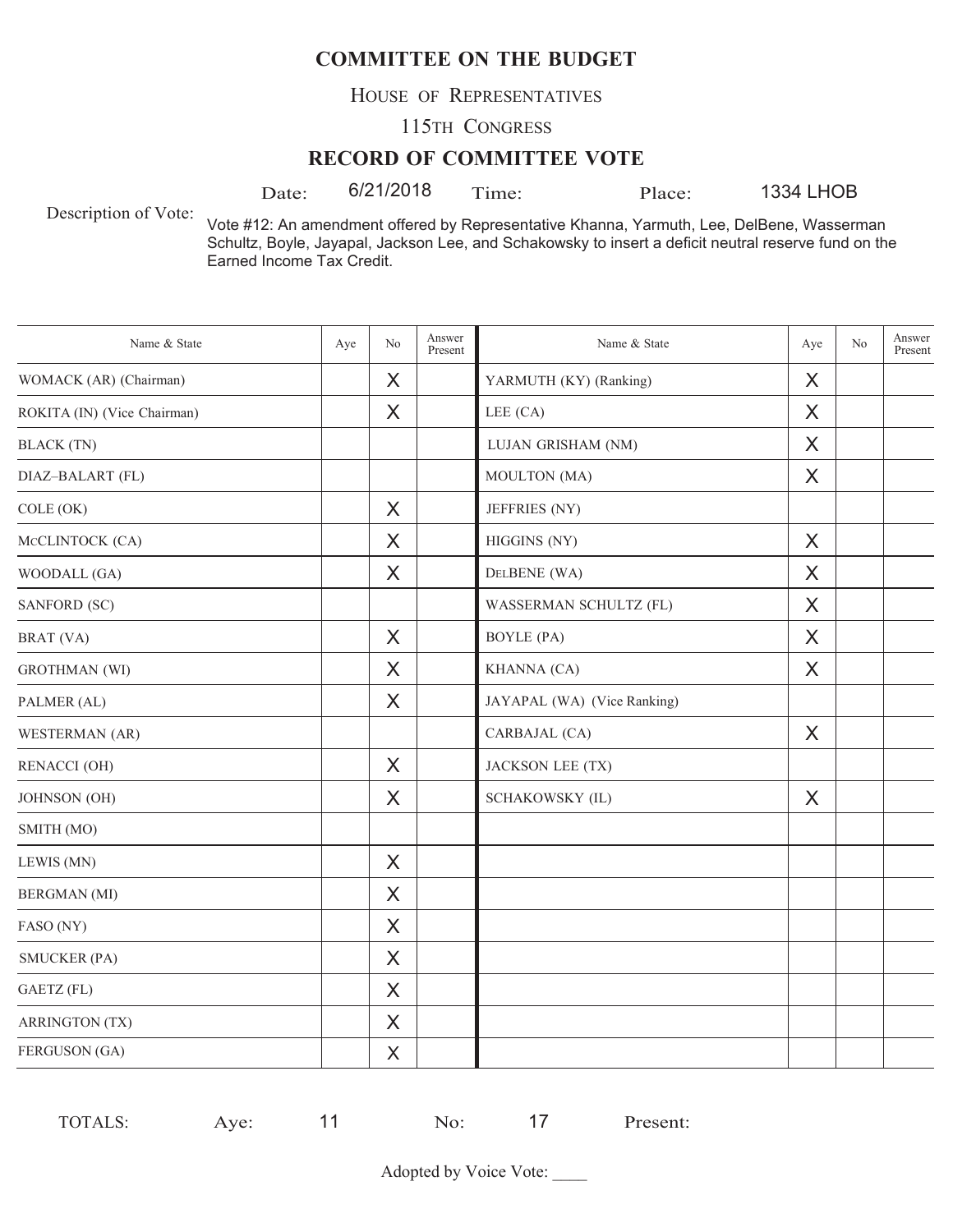HOUSE OF REPRESENTATIVES

115TH CONGRESS

#### **RECORD OF COMMITTEE VOTE**

Date:  $6/21/2018$  Time: Place:

1334 LHOB

Description of Vote:

Vote #13: An amendment offered by Representatives Higgins, Yarmuth, Lee, Lujan Grisham, Moulton, DelBene, Wasserman Schultz, Boyle, Khanna, Jayapal, Carbajal, Jackson Lee, and Schakowsky to increase funding for Function 920 and revenue by an equal amount.

| Name & State                | Aye | No       | Answer<br>Present | Name & State                | Aye     | N <sub>o</sub> | Answer<br>Present |
|-----------------------------|-----|----------|-------------------|-----------------------------|---------|----------------|-------------------|
| WOMACK (AR) (Chairman)      |     | X        |                   | YARMUTH (KY) (Ranking)      | X       |                |                   |
| ROKITA (IN) (Vice Chairman) |     | X        |                   | LEE (CA)                    | X       |                |                   |
| <b>BLACK</b> (TN)           |     | X        |                   | LUJAN GRISHAM (NM)          | X       |                |                   |
| DIAZ-BALART (FL)            |     |          |                   | MOULTON (MA)                | X       |                |                   |
| COLE (OK)                   |     | X        |                   | JEFFRIES (NY)               |         |                |                   |
| MCCLINTOCK (CA)             |     | $\times$ |                   | HIGGINS (NY)                | $\sf X$ |                |                   |
| WOODALL (GA)                |     | X        |                   | DELBENE (WA)                | X       |                |                   |
| SANFORD (SC)                |     | X        |                   | WASSERMAN SCHULTZ (FL)      | X       |                |                   |
| BRAT (VA)                   |     | X        |                   | <b>BOYLE</b> (PA)           | X       |                |                   |
| <b>GROTHMAN</b> (WI)        |     | X        |                   | KHANNA (CA)                 | X       |                |                   |
| PALMER (AL)                 |     | X        |                   | JAYAPAL (WA) (Vice Ranking) |         |                |                   |
| WESTERMAN (AR)              |     | X        |                   | CARBAJAL (CA)               | X       |                |                   |
| RENACCI (OH)                |     | X        |                   | JACKSON LEE (TX)            |         |                |                   |
| JOHNSON (OH)                |     | X        |                   | SCHAKOWSKY (IL)             | X       |                |                   |
| SMITH (MO)                  |     | X        |                   |                             |         |                |                   |
| LEWIS (MN)                  |     | $\times$ |                   |                             |         |                |                   |
| <b>BERGMAN</b> (MI)         |     | X        |                   |                             |         |                |                   |
| FASO (NY)                   |     | X        |                   |                             |         |                |                   |
| <b>SMUCKER (PA)</b>         |     | X        |                   |                             |         |                |                   |
| GAETZ (FL)                  |     | X        |                   |                             |         |                |                   |
| <b>ARRINGTON (TX)</b>       |     | X        |                   |                             |         |                |                   |
| FERGUSON (GA)               |     | $\sf X$  |                   |                             |         |                |                   |

| TOTALS: | $\nu e$<br>$\sim$ |  | No | ∼ו | resent: |
|---------|-------------------|--|----|----|---------|
|---------|-------------------|--|----|----|---------|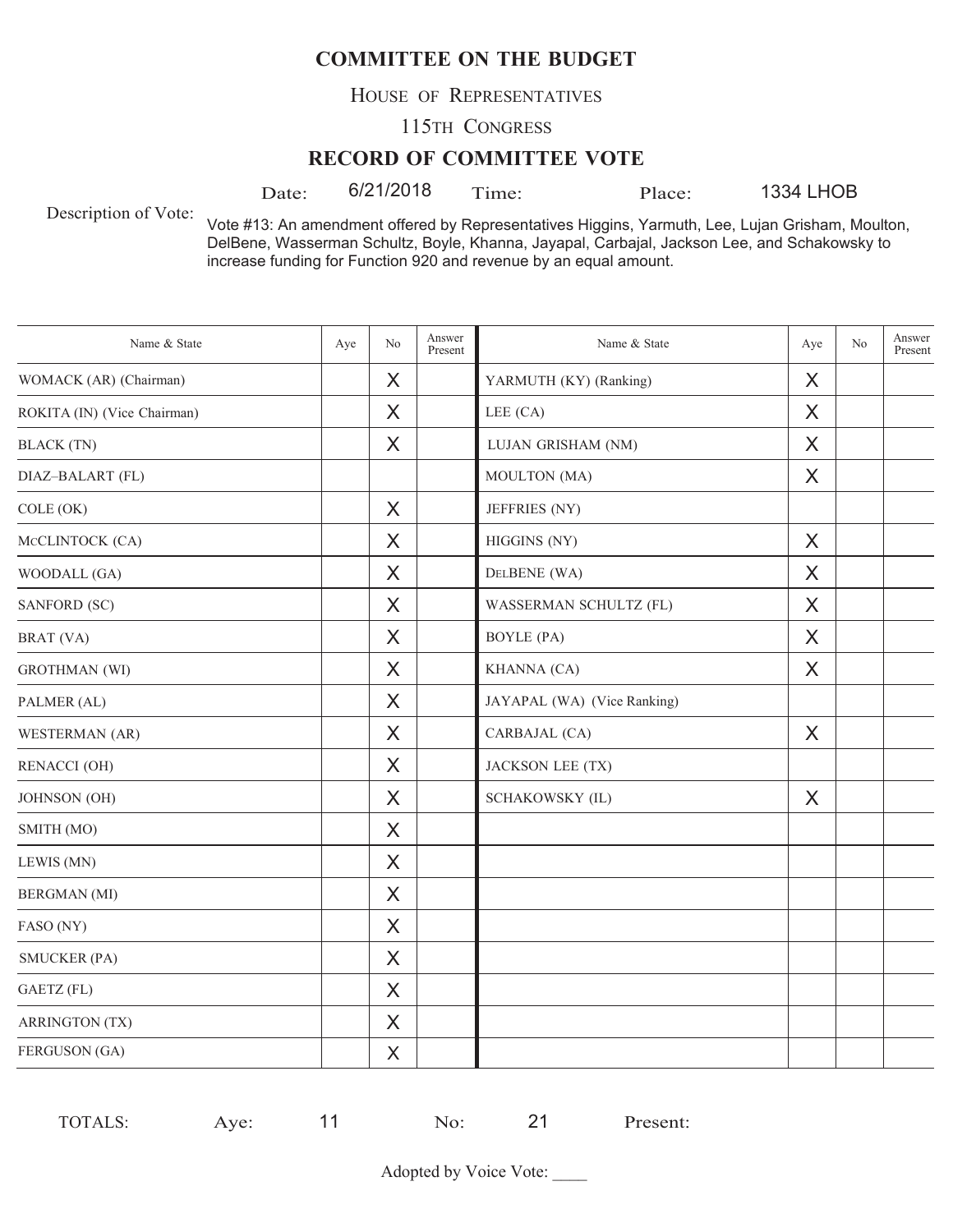HOUSE OF REPRESENTATIVES

115TH CONGRESS

#### **RECORD OF COMMITTEE VOTE**

Date: 6/21/2018 Time: Place:

1334 LHOB

Description of Vote:

Vote #14: An amendment offered by Representatives Carbajal, Yarmuth, Lee, DelBene, Wasserman Schultz, Boyle, Khanna, Jayapal, Jackson Lee, and Schakowsky on transportation infrastructure.

| Name & State                | Aye | No       | Answer<br>Present | Name & State                | Aye     | No | Answer<br>Present |
|-----------------------------|-----|----------|-------------------|-----------------------------|---------|----|-------------------|
| WOMACK (AR) (Chairman)      |     | X        |                   | YARMUTH (KY) (Ranking)      | X       |    |                   |
| ROKITA (IN) (Vice Chairman) |     | X        |                   | LEE (CA)                    | X       |    |                   |
| <b>BLACK</b> (TN)           |     | X        |                   | LUJAN GRISHAM (NM)          | X       |    |                   |
| DIAZ-BALART (FL)            |     |          |                   | MOULTON (MA)                | X       |    |                   |
| COLE (OK)                   |     | X        |                   | JEFFRIES (NY)               |         |    |                   |
| MCCLINTOCK (CA)             |     | $\times$ |                   | HIGGINS (NY)                | X       |    |                   |
| WOODALL (GA)                |     | $\sf X$  |                   | DELBENE (WA)                | $\sf X$ |    |                   |
| SANFORD (SC)                |     | X        |                   | WASSERMAN SCHULTZ (FL)      | X       |    |                   |
| BRAT (VA)                   |     | X        |                   | <b>BOYLE</b> (PA)           | X       |    |                   |
| <b>GROTHMAN</b> (WI)        |     | X        |                   | KHANNA (CA)                 | X       |    |                   |
| PALMER (AL)                 |     | $\times$ |                   | JAYAPAL (WA) (Vice Ranking) |         |    |                   |
| WESTERMAN (AR)              |     | $\times$ |                   | CARBAJAL (CA)               | $\sf X$ |    |                   |
| <b>RENACCI (OH)</b>         |     | X        |                   | JACKSON LEE (TX)            |         |    |                   |
| JOHNSON (OH)                |     | X        |                   | <b>SCHAKOWSKY (IL)</b>      | X       |    |                   |
| SMITH (MO)                  |     | X        |                   |                             |         |    |                   |
| LEWIS (MN)                  |     | $\sf X$  |                   |                             |         |    |                   |
| <b>BERGMAN</b> (MI)         |     | X        |                   |                             |         |    |                   |
| FASO (NY)                   |     | X        |                   |                             |         |    |                   |
| <b>SMUCKER (PA)</b>         |     | X        |                   |                             |         |    |                   |
| GAETZ (FL)                  |     | X        |                   |                             |         |    |                   |
| <b>ARRINGTON (TX)</b>       |     | $\sf X$  |                   |                             |         |    |                   |
| FERGUSON (GA)               |     | X        |                   |                             |         |    |                   |

| TOTALS: | ve. | $\sim$ | י ה | resent: |
|---------|-----|--------|-----|---------|
|---------|-----|--------|-----|---------|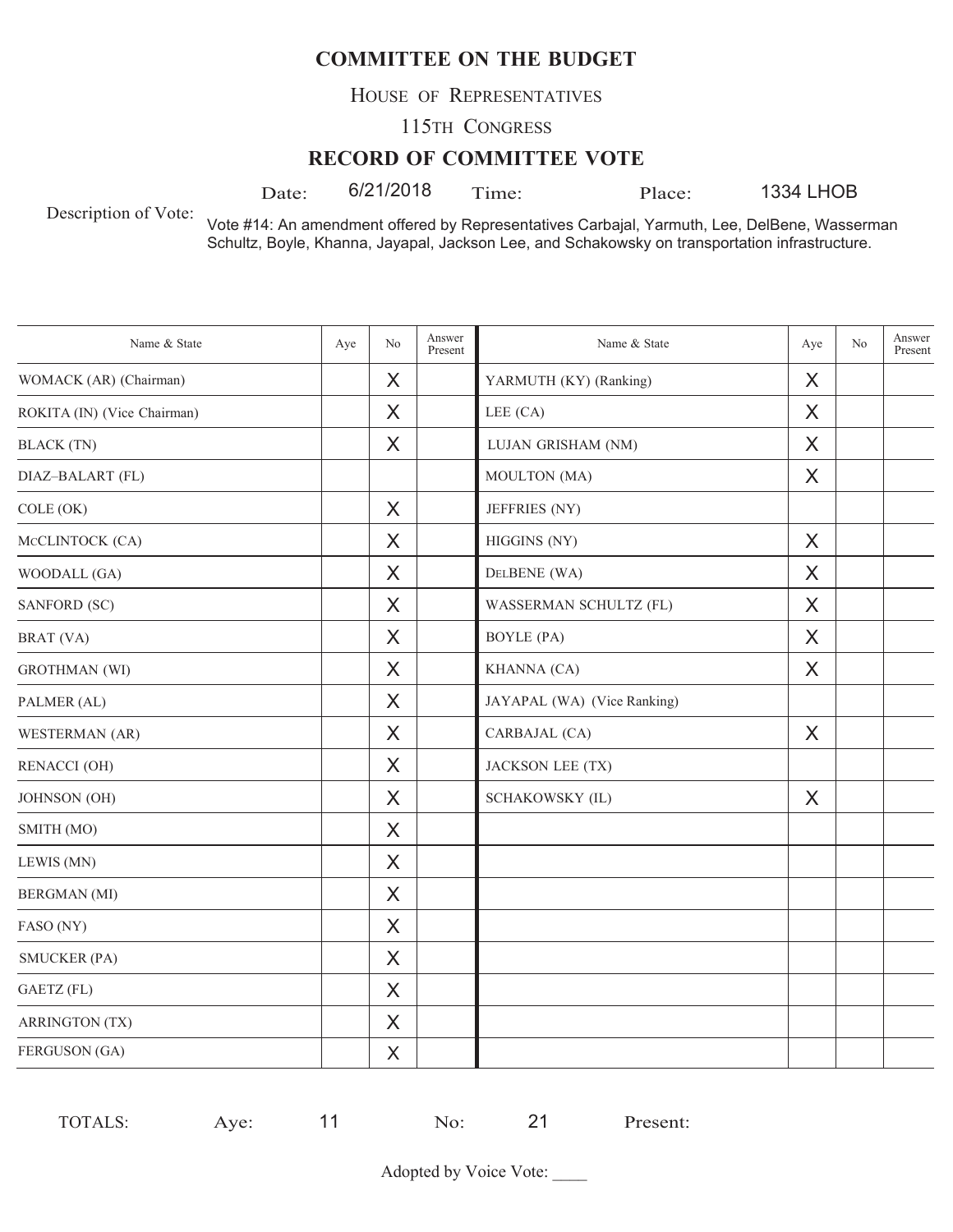HOUSE OF REPRESENTATIVES

115TH CONGRESS

#### **RECORD OF COMMITTEE VOTE**

Date:  $6/21/2018$  Time: Place:

1334 LHOB

Description of Vote:

Vote #15: An amendment offered by Representatives Yarmuth, Lee, DelBene, Wasserman Schultz, Khanna, Jayapal, Jackson Lee, and Schakowsky to increase funding for Function 600 and revenue by an equal amount.

| Name & State                | Aye | No       | Answer<br>Present | Name & State                | Aye      | N <sub>o</sub> | Answer<br>Present |
|-----------------------------|-----|----------|-------------------|-----------------------------|----------|----------------|-------------------|
| WOMACK (AR) (Chairman)      |     | X        |                   | YARMUTH (KY) (Ranking)      | X        |                |                   |
| ROKITA (IN) (Vice Chairman) |     | X        |                   | LEE $(CA)$                  | X        |                |                   |
| <b>BLACK</b> (TN)           |     | X        |                   | LUJAN GRISHAM (NM)          | X        |                |                   |
| DIAZ-BALART (FL)            |     |          |                   | MOULTON (MA)                | X        |                |                   |
| COLE (OK)                   |     | X        |                   | JEFFRIES (NY)               |          |                |                   |
| MCCLINTOCK (CA)             |     | X        |                   | HIGGINS (NY)                | $\times$ |                |                   |
| WOODALL (GA)                |     | X        |                   | DELBENE (WA)                | X        |                |                   |
| SANFORD (SC)                |     | X        |                   | WASSERMAN SCHULTZ (FL)      | X        |                |                   |
| BRAT (VA)                   |     | X        |                   | <b>BOYLE</b> (PA)           | X        |                |                   |
| <b>GROTHMAN</b> (WI)        |     | X        |                   | KHANNA (CA)                 | X        |                |                   |
| PALMER (AL)                 |     | $\times$ |                   | JAYAPAL (WA) (Vice Ranking) |          |                |                   |
| WESTERMAN (AR)              |     | X        |                   | CARBAJAL (CA)               | $\sf X$  |                |                   |
| <b>RENACCI (OH)</b>         |     | X        |                   | JACKSON LEE (TX)            |          |                |                   |
| JOHNSON (OH)                | X   |          |                   | <b>SCHAKOWSKY (IL)</b>      | X        |                |                   |
| SMITH (MO)                  |     | X        |                   |                             |          |                |                   |
| LEWIS (MN)                  |     | X        |                   |                             |          |                |                   |
| <b>BERGMAN</b> (MI)         | X   |          |                   |                             |          |                |                   |
| FASO (NY)                   |     | X        |                   |                             |          |                |                   |
| <b>SMUCKER (PA)</b>         |     | X        |                   |                             |          |                |                   |
| GAETZ (FL)                  | X   |          |                   |                             |          |                |                   |
| <b>ARRINGTON (TX)</b>       |     | $\sf X$  |                   |                             |          |                |                   |
| FERGUSON (GA)               |     | X        |                   |                             |          |                |                   |

| TOTAI.S<br>`∟ວ. | ve. | ▰<br>⊿ | $\sim$ | 1 O<br>ັ | Present: |
|-----------------|-----|--------|--------|----------|----------|
|                 |     |        |        |          |          |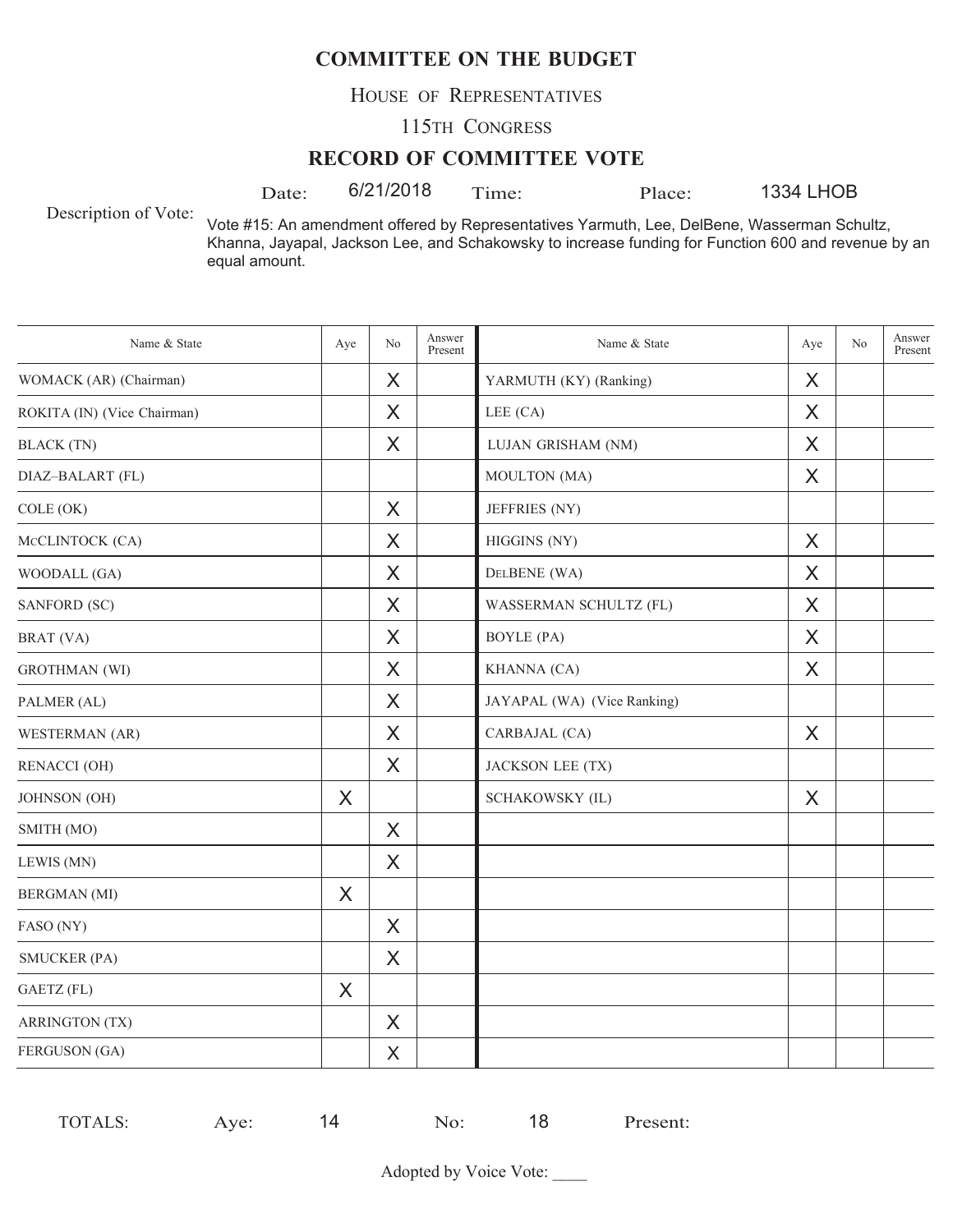HOUSE OF REPRESENTATIVES

115TH CONGRESS

#### **RECORD OF COMMITTEE VOTE**

Date:  $6/21/2018$  Time: Place:

1334 LHOB

Description of Vote:

Vote #16: An amendment offered by Representatives Lee, Yarmuth, DelBene, Wasserman Schultz, Khanna, Jayapal, Jackson Lee, and Schakowsky on funding for Overseas Contingency Operations.

| Name & State                | Aye     | N <sub>o</sub> | Answer<br>Present | Name & State                | Aye     | No | Answer<br>Present |
|-----------------------------|---------|----------------|-------------------|-----------------------------|---------|----|-------------------|
| WOMACK (AR) (Chairman)      |         | X              |                   | YARMUTH (KY) (Ranking)      | X       |    |                   |
| ROKITA (IN) (Vice Chairman) |         | X              |                   | LEE (CA)                    | X       |    |                   |
| <b>BLACK</b> (TN)           |         | X              |                   | LUJAN GRISHAM (NM)          | X       |    |                   |
| DIAZ-BALART (FL)            |         |                |                   | MOULTON (MA)                | X       |    |                   |
| COLE (OK)                   |         | X              |                   | JEFFRIES (NY)               |         |    |                   |
| MCCLINTOCK (CA)             | $\sf X$ |                |                   | HIGGINS (NY)                | $\sf X$ |    |                   |
| WOODALL (GA)                | X       |                |                   | DELBENE (WA)                | X       |    |                   |
| SANFORD (SC)                | X       |                |                   | WASSERMAN SCHULTZ (FL)      | X       |    |                   |
| BRAT (VA)                   |         | X              |                   | <b>BOYLE</b> (PA)           | X       |    |                   |
| <b>GROTHMAN</b> (WI)        |         | X              |                   | KHANNA (CA)                 | X       |    |                   |
| PALMER (AL)                 |         | $\times$       |                   | JAYAPAL (WA) (Vice Ranking) |         |    |                   |
| WESTERMAN (AR)              |         | X              |                   | CARBAJAL (CA)               | $\sf X$ |    |                   |
| <b>RENACCI (OH)</b>         |         | X              |                   | <b>JACKSON LEE (TX)</b>     |         |    |                   |
| JOHNSON (OH)                |         | X              |                   | SCHAKOWSKY (IL)             | X       |    |                   |
| SMITH (MO)                  |         | X              |                   |                             |         |    |                   |
| LEWIS (MN)                  | X       |                |                   |                             |         |    |                   |
| <b>BERGMAN</b> (MI)         |         | $\times$       |                   |                             |         |    |                   |
| FASO (NY)                   |         | X              |                   |                             |         |    |                   |
| <b>SMUCKER (PA)</b>         |         | X              |                   |                             |         |    |                   |
| GAETZ (FL)                  |         | X              |                   |                             |         |    |                   |
| <b>ARRINGTON (TX)</b>       |         | X              |                   |                             |         |    |                   |
| FERGUSON (GA)               |         | $\times$       |                   |                             |         |    |                   |

TOTALS: Aye: 15 No: 17 Present: 15 No: 17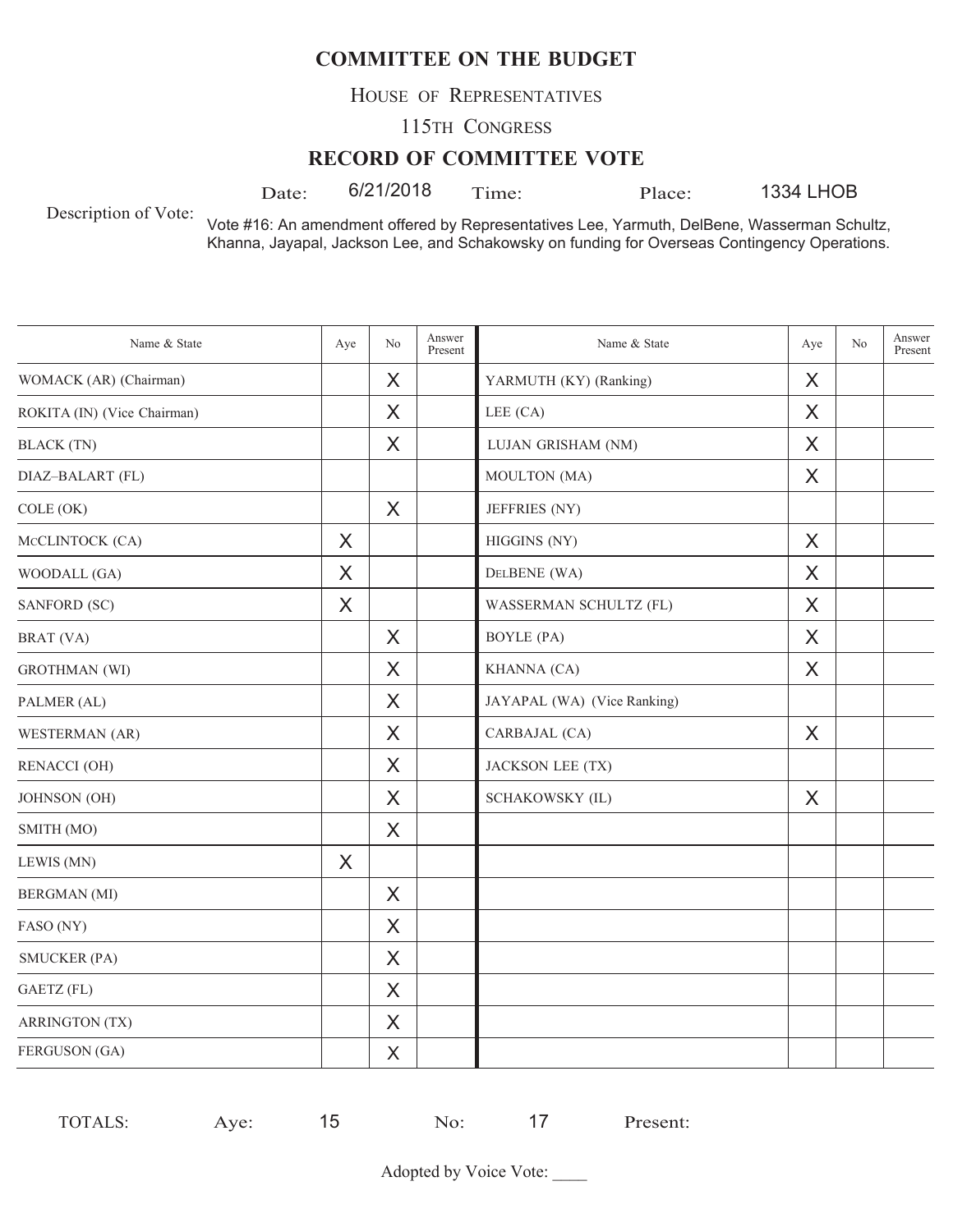HOUSE OF REPRESENTATIVES

115TH CONGRESS

#### **RECORD OF COMMITTEE VOTE**

Date:  $6/21/2018$  Time: Place:

1334 LHOB

Description of Vote:

Vote #17: An amendment offered by Representatives Lujan Grisham, Yarmuth, Lee, Higgins, DelBene, Wasserman Schultz, Boyle, Khanna, Jayapal, Carbajal, Jackson Lee, and Schakowsky to increase funding for Functions 300 and 450 and revenue by an equal amount.

| Name & State                | Aye | N <sub>o</sub> | Answer<br>Present | Name & State                | Aye     | N <sub>o</sub> | Answer<br>Present |
|-----------------------------|-----|----------------|-------------------|-----------------------------|---------|----------------|-------------------|
| WOMACK (AR) (Chairman)      |     | X              |                   | YARMUTH (KY) (Ranking)      | X       |                |                   |
| ROKITA (IN) (Vice Chairman) |     | X              |                   | LEE (CA)                    | X       |                |                   |
| <b>BLACK</b> (TN)           |     | X              |                   | LUJAN GRISHAM (NM)          | X       |                |                   |
| DIAZ-BALART (FL)            |     |                |                   | MOULTON (MA)                | X       |                |                   |
| COLE (OK)                   |     | X              |                   | JEFFRIES (NY)               |         |                |                   |
| MCCLINTOCK (CA)             |     | $\times$       |                   | HIGGINS (NY)                | $\sf X$ |                |                   |
| WOODALL (GA)                |     | X              |                   | DELBENE (WA)                | X       |                |                   |
| SANFORD (SC)                |     | X              |                   | WASSERMAN SCHULTZ (FL)      | X       |                |                   |
| BRAT (VA)                   |     | X              |                   | <b>BOYLE</b> (PA)           | X       |                |                   |
| <b>GROTHMAN</b> (WI)        |     | X              |                   | KHANNA (CA)                 | X       |                |                   |
| PALMER (AL)                 |     | $\times$       |                   | JAYAPAL (WA) (Vice Ranking) |         |                |                   |
| WESTERMAN (AR)              |     | X              |                   | CARBAJAL (CA)               | $\sf X$ |                |                   |
| <b>RENACCI (OH)</b>         |     | X              |                   | JACKSON LEE (TX)            |         |                |                   |
| JOHNSON (OH)                |     | X              |                   | SCHAKOWSKY (IL)             | X       |                |                   |
| SMITH (MO)                  |     | X              |                   |                             |         |                |                   |
| LEWIS (MN)                  |     | $\times$       |                   |                             |         |                |                   |
| <b>BERGMAN</b> (MI)         |     | $\times$       |                   |                             |         |                |                   |
| FASO (NY)                   |     | X              |                   |                             |         |                |                   |
| <b>SMUCKER (PA)</b>         |     | X              |                   |                             |         |                |                   |
| GAETZ (FL)                  |     | X              |                   |                             |         |                |                   |
| <b>ARRINGTON (TX)</b>       |     | $\times$       |                   |                             |         |                |                   |
| FERGUSON (GA)               |     | X              |                   |                             |         |                |                   |

| TOTALS: | ve. | $\sim$ | י ה | resent: |
|---------|-----|--------|-----|---------|
|---------|-----|--------|-----|---------|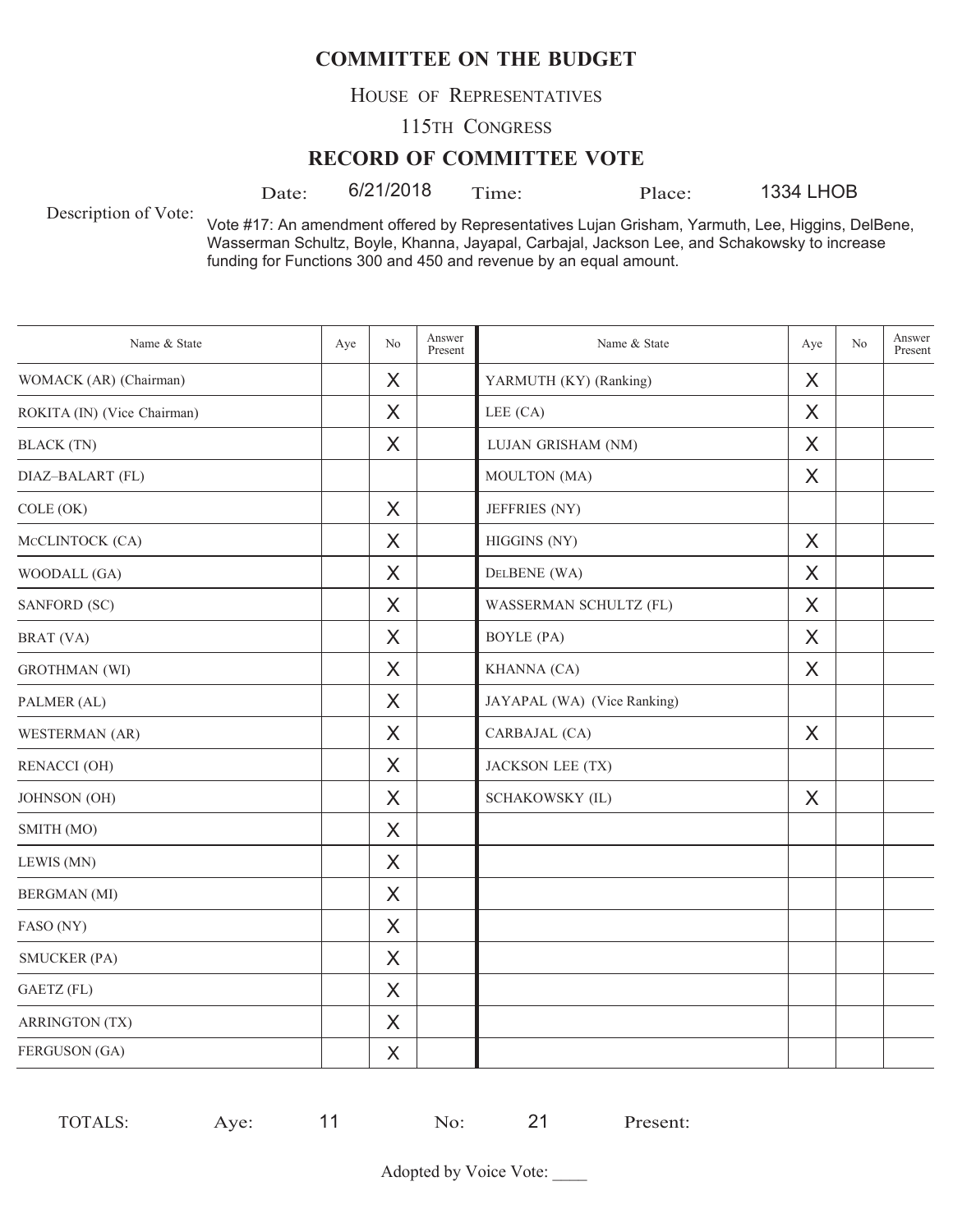HOUSE OF REPRESENTATIVES

115TH CONGRESS

#### **RECORD OF COMMITTEE VOTE**

Date:  $6/21/2018$  Time: Place:

1334 LHOB

Description of Vote:

Vote #18: An amendment offered by Representatives Moulton, Yarmuth, Lee, Lujan Grisham, Jeffries, Higgins, DelBene, Wasserman Schultz, Boyle, Khanna, Jayapal, Jackson Lee, Schakowsky to increase funding for Function 500 and revenue by an equal amount.

| Name & State                | Aye | No       | Answer<br>Present | Name & State                | Aye | N <sub>o</sub> | Answer<br>Present |
|-----------------------------|-----|----------|-------------------|-----------------------------|-----|----------------|-------------------|
| WOMACK (AR) (Chairman)      |     | X        |                   | YARMUTH (KY) (Ranking)      | X   |                |                   |
| ROKITA (IN) (Vice Chairman) |     | X        |                   | LEE (CA)                    | X   |                |                   |
| <b>BLACK</b> (TN)           |     | X        |                   | LUJAN GRISHAM (NM)          | X   |                |                   |
| DIAZ-BALART (FL)            |     |          |                   | MOULTON (MA)                | X   |                |                   |
| COLE (OK)                   |     | X        |                   | JEFFRIES (NY)               |     |                |                   |
| MCCLINTOCK (CA)             |     | $\times$ |                   | HIGGINS (NY)                | X   |                |                   |
| WOODALL (GA)                |     | $\times$ |                   | DELBENE (WA)                | X   |                |                   |
| SANFORD (SC)                |     | X        |                   | WASSERMAN SCHULTZ (FL)      | X   |                |                   |
| BRAT (VA)                   |     | X        |                   | <b>BOYLE</b> (PA)           | X   |                |                   |
| <b>GROTHMAN</b> (WI)        |     |          |                   | KHANNA (CA)                 | X   |                |                   |
| PALMER (AL)                 |     | $\times$ |                   | JAYAPAL (WA) (Vice Ranking) | X   |                |                   |
| WESTERMAN (AR)              |     | X        |                   | CARBAJAL (CA)               | X   |                |                   |
| <b>RENACCI (OH)</b>         |     | X        |                   | <b>JACKSON LEE (TX)</b>     | X   |                |                   |
| JOHNSON (OH)                |     | X        |                   | SCHAKOWSKY (IL)             | X   |                |                   |
| SMITH (MO)                  |     | X        |                   |                             |     |                |                   |
| LEWIS (MN)                  |     | X        |                   |                             |     |                |                   |
| <b>BERGMAN</b> (MI)         |     | X        |                   |                             |     |                |                   |
| FASO (NY)                   |     | X        |                   |                             |     |                |                   |
| <b>SMUCKER (PA)</b>         |     | X        |                   |                             |     |                |                   |
| <b>GAETZ</b> (FL)           |     | X        |                   |                             |     |                |                   |
| <b>ARRINGTON (TX)</b>       |     | X        |                   |                             |     |                |                   |
| FERGUSON (GA)               |     | $\times$ |                   |                             |     |                |                   |

| <b>TOTALS:</b> | $V\cap$<br>$\sim$ | ~<br>പറ | 20 | Present: |
|----------------|-------------------|---------|----|----------|
|                |                   |         |    |          |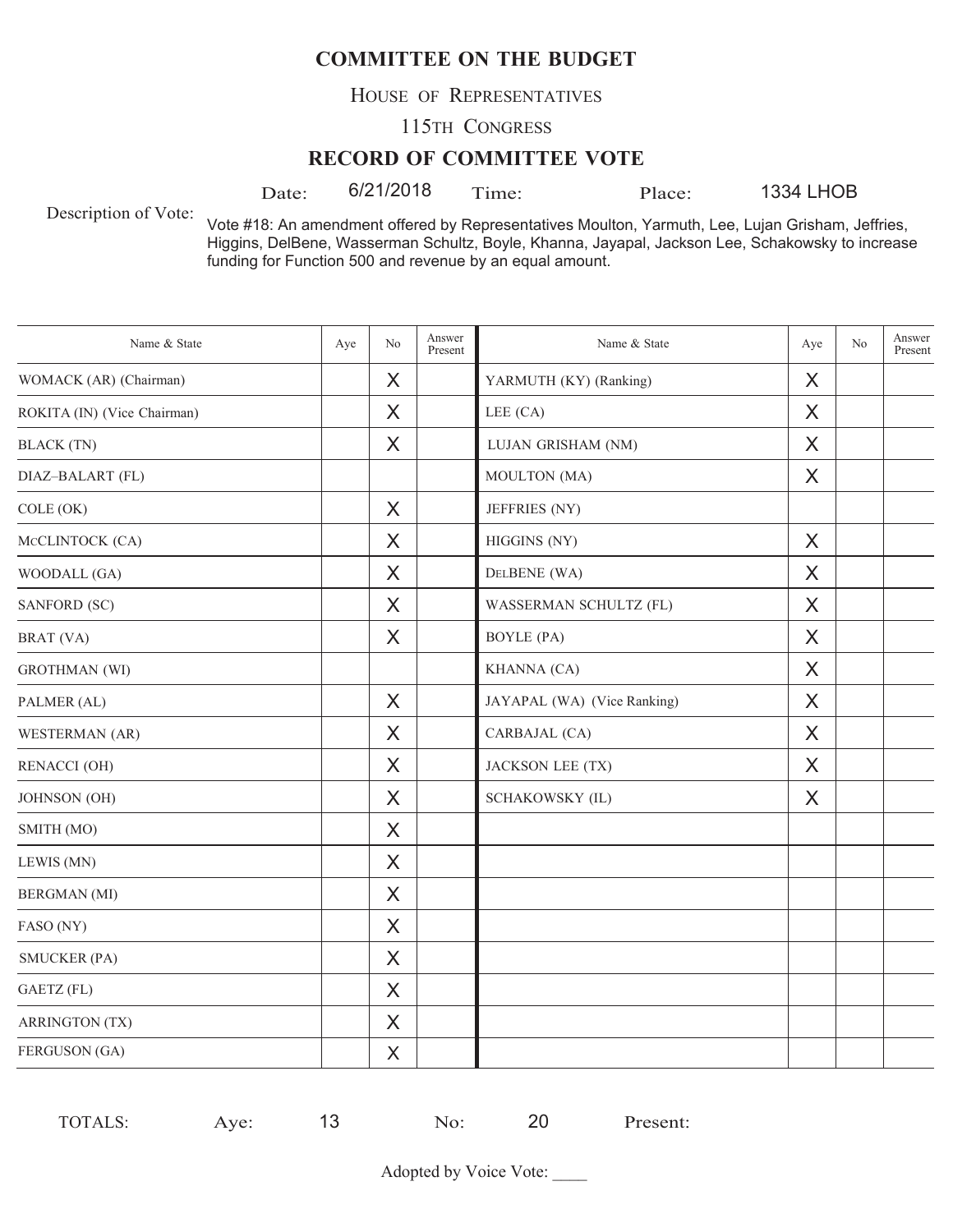HOUSE OF REPRESENTATIVES

115TH CONGRESS

#### **RECORD OF COMMITTEE VOTE**

Date:  $6/21/2018$  Time: Place:

1334 LHOB

Description of Vote:

Vote #19: An amendment offered by Representatives DelBene, Yarmuth, Lee, Lujan Grisham, Moulton, Higgins, Wasserman Schultz, Boyle, Khanna, Jayapal, Carbajal, Jackson Lee, and Schakowsky to insert a deficit neutral reserve fund on economic development.

| Name & State                | Aye | N <sub>o</sub> | Answer<br>Present | Name & State                | Aye     | No | Answer<br>Present |
|-----------------------------|-----|----------------|-------------------|-----------------------------|---------|----|-------------------|
| WOMACK (AR) (Chairman)      |     | X              |                   | YARMUTH (KY) (Ranking)      | X       |    |                   |
| ROKITA (IN) (Vice Chairman) |     | X              |                   | LEE (CA)                    | X       |    |                   |
| <b>BLACK</b> (TN)           |     | X              |                   | LUJAN GRISHAM (NM)          | X       |    |                   |
| DIAZ-BALART (FL)            |     |                |                   | MOULTON (MA)                | X       |    |                   |
| COLE (OK)                   |     | X              |                   | JEFFRIES (NY)               |         |    |                   |
| MCCLINTOCK (CA)             |     | X              |                   | HIGGINS (NY)                | $\sf X$ |    |                   |
| WOODALL (GA)                |     | X              |                   | DELBENE (WA)                | X       |    |                   |
| SANFORD (SC)                |     | X              |                   | WASSERMAN SCHULTZ (FL)      | X       |    |                   |
| BRAT (VA)                   |     | X              |                   | <b>BOYLE</b> (PA)           | X       |    |                   |
| <b>GROTHMAN</b> (WI)        |     | X              |                   | KHANNA (CA)                 | X       |    |                   |
| PALMER (AL)                 |     | X              |                   | JAYAPAL (WA) (Vice Ranking) | X       |    |                   |
| WESTERMAN (AR)              |     | X              |                   | CARBAJAL (CA)               | X       |    |                   |
| <b>RENACCI (OH)</b>         |     | X              |                   | <b>JACKSON LEE (TX)</b>     | X       |    |                   |
| JOHNSON (OH)                |     | X              |                   | <b>SCHAKOWSKY (IL)</b>      | X       |    |                   |
| SMITH (MO)                  |     | X              |                   |                             |         |    |                   |
| LEWIS (MN)                  |     | X              |                   |                             |         |    |                   |
| <b>BERGMAN</b> (MI)         |     | X              |                   |                             |         |    |                   |
| FASO (NY)                   |     | X              |                   |                             |         |    |                   |
| <b>SMUCKER (PA)</b>         |     | X              |                   |                             |         |    |                   |
| GAETZ (FL)                  |     | X              |                   |                             |         |    |                   |
| <b>ARRINGTON (TX)</b>       |     | $\times$       |                   |                             |         |    |                   |
| FERGUSON (GA)               |     | X              |                   |                             |         |    |                   |

| -<br>ve.<br>$\sim$<br>ำ∟ง. | TOTAI.S. |  |  | 1 ז | resent: |
|----------------------------|----------|--|--|-----|---------|
|----------------------------|----------|--|--|-----|---------|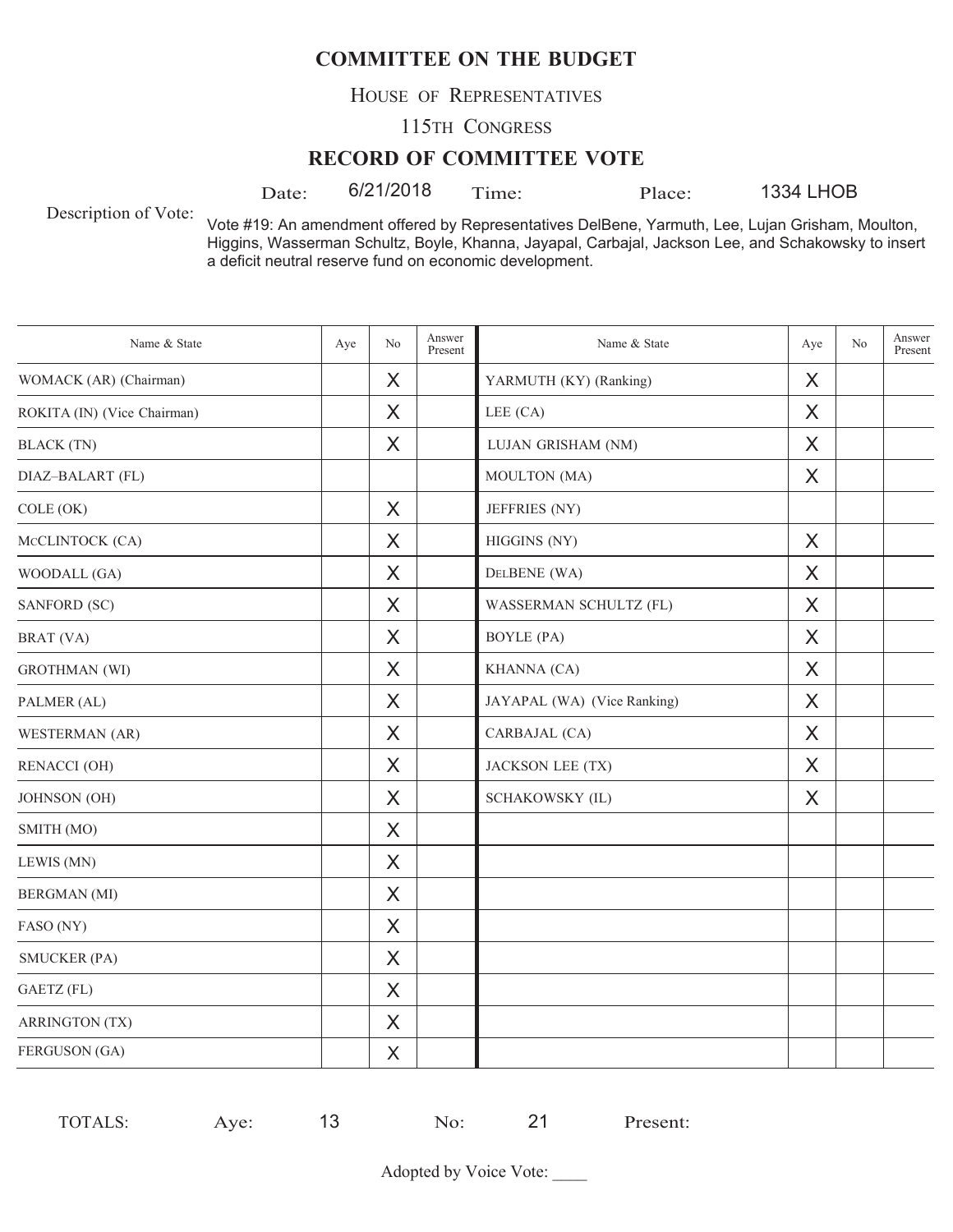HOUSE OF REPRESENTATIVES

115TH CONGRESS

#### **RECORD OF COMMITTEE VOTE**

Description of Vote:

Date:  $6/21/2018$  Time: Place:

1334 LHOB

Vote #20: An amendment offered by Representatives Boyle, Yarmuth, Lee, Lujan Grisham, Higgins, DelBene, Wasserman Schultz, Khanna, Jayapal, Carbajal, Jackson Lee, and Schakowsky to increase funding for Function 500 and revenue by an equal amount.

| Name & State                | Aye | No       | Answer<br>Present | Name & State                | Aye | N <sub>o</sub> | Answer<br>Present |
|-----------------------------|-----|----------|-------------------|-----------------------------|-----|----------------|-------------------|
| WOMACK (AR) (Chairman)      |     | X        |                   | YARMUTH (KY) (Ranking)      | X   |                |                   |
| ROKITA (IN) (Vice Chairman) |     | X        |                   | LEE (CA)                    | X   |                |                   |
| <b>BLACK</b> (TN)           |     | X        |                   | LUJAN GRISHAM (NM)          | X   |                |                   |
| DIAZ-BALART (FL)            |     |          |                   | MOULTON (MA)                | X   |                |                   |
| COLE (OK)                   |     | $\sf X$  |                   | JEFFRIES (NY)               |     |                |                   |
| MCCLINTOCK (CA)             |     | X        |                   | HIGGINS (NY)                | X   |                |                   |
| WOODALL (GA)                |     | X        |                   | DELBENE (WA)                | X   |                |                   |
| SANFORD (SC)                |     | X        |                   | WASSERMAN SCHULTZ (FL)      | X   |                |                   |
| BRAT (VA)                   |     | X        |                   | <b>BOYLE</b> (PA)           | X   |                |                   |
| <b>GROTHMAN</b> (WI)        |     | $\times$ |                   | KHANNA (CA)                 | X   |                |                   |
| PALMER (AL)                 |     | X        |                   | JAYAPAL (WA) (Vice Ranking) | X   |                |                   |
| WESTERMAN (AR)              |     | X        |                   | CARBAJAL (CA)               | X   |                |                   |
| RENACCI (OH)                |     | X        |                   | JACKSON LEE (TX)            | X   |                |                   |
| JOHNSON (OH)                |     | X        |                   | SCHAKOWSKY (IL)             | X   |                |                   |
| SMITH (MO)                  |     | $\times$ |                   |                             |     |                |                   |
| LEWIS (MN)                  |     | X        |                   |                             |     |                |                   |
| <b>BERGMAN</b> (MI)         |     | X        |                   |                             |     |                |                   |
| FASO (NY)                   |     | X        |                   |                             |     |                |                   |
| <b>SMUCKER (PA)</b>         |     | X        |                   |                             |     |                |                   |
| GAETZ (FL)                  |     | $\times$ |                   |                             |     |                |                   |
| <b>ARRINGTON (TX)</b>       |     | X        |                   |                             |     |                |                   |
| FERGUSON (GA)               |     | X        |                   |                             |     |                |                   |

TOTALS: Aye: 13 No: 21 Present: 13 No: 21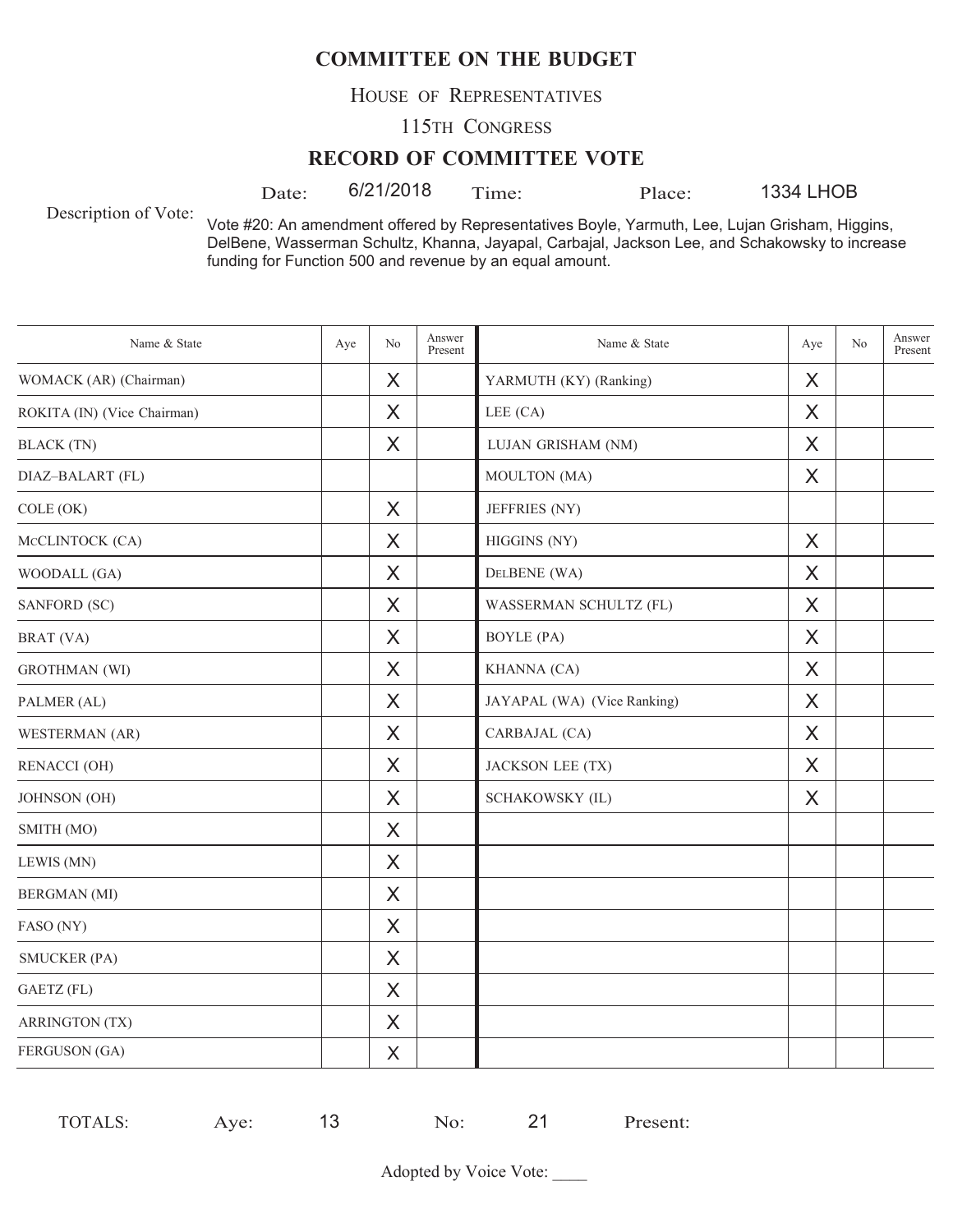HOUSE OF REPRESENTATIVES

115TH CONGRESS

#### **RECORD OF COMMITTEE VOTE**

Date:  $6/21/2018$  Time: Place:

1334 LHOB

Description of Vote:

Vote #21: An amendment offered by Representatives Wasserman Schultz, Yarmuth, Lee, Lujan Grisham, Moulton, Higgins, DelBene, Boyle, Khanna, Jayapal, Carbajal, Jackson Lee, and Schakowsky to insert a policy statement on the environment.

| Name & State                | Aye | N <sub>o</sub> | Answer<br>Present | Name & State                | Aye     | No | Answer<br>Present |
|-----------------------------|-----|----------------|-------------------|-----------------------------|---------|----|-------------------|
| WOMACK (AR) (Chairman)      |     | X              |                   | YARMUTH (KY) (Ranking)      | X       |    |                   |
| ROKITA (IN) (Vice Chairman) |     | X              |                   | LEE (CA)                    | X       |    |                   |
| <b>BLACK</b> (TN)           |     | X              |                   | LUJAN GRISHAM (NM)          | X       |    |                   |
| DIAZ-BALART (FL)            |     |                |                   | MOULTON (MA)                | X       |    |                   |
| COLE (OK)                   |     | X              |                   | JEFFRIES (NY)               |         |    |                   |
| MCCLINTOCK (CA)             |     | X              |                   | HIGGINS (NY)                | $\sf X$ |    |                   |
| WOODALL (GA)                |     | X              |                   | DELBENE (WA)                | X       |    |                   |
| SANFORD (SC)                |     | X              |                   | WASSERMAN SCHULTZ (FL)      | X       |    |                   |
| BRAT (VA)                   |     | X              |                   | <b>BOYLE</b> (PA)           | X       |    |                   |
| <b>GROTHMAN</b> (WI)        |     | X              |                   | KHANNA (CA)                 | X       |    |                   |
| PALMER (AL)                 |     | X              |                   | JAYAPAL (WA) (Vice Ranking) | X       |    |                   |
| WESTERMAN (AR)              |     | X              |                   | CARBAJAL (CA)               | X       |    |                   |
| <b>RENACCI (OH)</b>         |     | X              |                   | <b>JACKSON LEE (TX)</b>     | X       |    |                   |
| JOHNSON (OH)                |     | X              |                   | <b>SCHAKOWSKY (IL)</b>      | X       |    |                   |
| SMITH (MO)                  |     | X              |                   |                             |         |    |                   |
| LEWIS (MN)                  |     | X              |                   |                             |         |    |                   |
| <b>BERGMAN</b> (MI)         |     | X              |                   |                             |         |    |                   |
| FASO (NY)                   |     | X              |                   |                             |         |    |                   |
| <b>SMUCKER (PA)</b>         |     | X              |                   |                             |         |    |                   |
| GAETZ (FL)                  |     | X              |                   |                             |         |    |                   |
| <b>ARRINGTON (TX)</b>       |     | $\times$       |                   |                             |         |    |                   |
| FERGUSON (GA)               |     | X              |                   |                             |         |    |                   |

| TOTALS:<br>$\nu e$<br>$\mathbf{N}$ $\mathbf{\Omega}$<br>- 11<br>$\sim$ | ∼ו | resent: |
|------------------------------------------------------------------------|----|---------|
|------------------------------------------------------------------------|----|---------|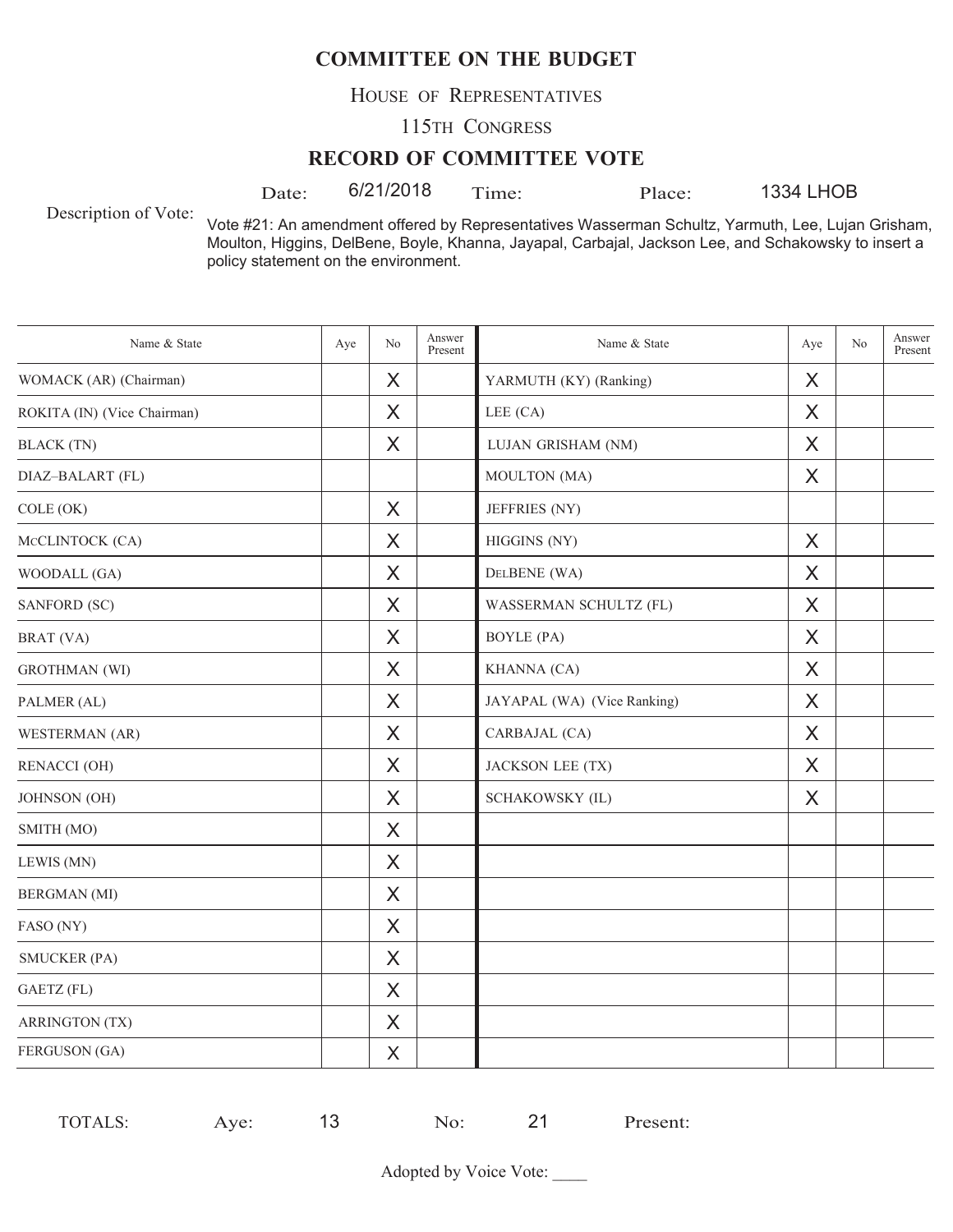HOUSE OF REPRESENTATIVES

115TH CONGRESS

#### **RECORD OF COMMITTEE VOTE**

Description of Vote:

Date:  $6/21/2018$  Time: Place:

1334 LHOB

Vote #22: An amendment offered by Representatives Khanna, Yarmuth, Lee, Moulton, Higgins, DelBene, Wasserman Schultz, Boyle, Jayapal, Jackson Lee, and Schakowsky to insert a policy statement on Diplomatic and Foreign Aid Operations.

| Name & State                | Aye | No       | Answer<br>Present | Name & State                | Aye      | No | Answer<br>Present |
|-----------------------------|-----|----------|-------------------|-----------------------------|----------|----|-------------------|
| WOMACK (AR) (Chairman)      |     | X        |                   | YARMUTH (KY) (Ranking)      | X        |    |                   |
| ROKITA (IN) (Vice Chairman) |     | X        |                   | LEE (CA)                    | X        |    |                   |
| <b>BLACK</b> (TN)           |     | X        |                   | LUJAN GRISHAM (NM)          | X        |    |                   |
| DIAZ-BALART (FL)            |     |          |                   | MOULTON (MA)                | X        |    |                   |
| COLE (OK)                   |     | $\times$ |                   | JEFFRIES (NY)               |          |    |                   |
| MCCLINTOCK (CA)             |     | X        |                   | HIGGINS (NY)                | $\times$ |    |                   |
| WOODALL (GA)                |     | X        |                   | DELBENE (WA)                | X        |    |                   |
| SANFORD (SC)                |     | X        |                   | WASSERMAN SCHULTZ (FL)      | X        |    |                   |
| BRAT (VA)                   |     | X        |                   | <b>BOYLE</b> (PA)           | X        |    |                   |
| <b>GROTHMAN</b> (WI)        |     | X        |                   | KHANNA (CA)                 | X        |    |                   |
| PALMER (AL)                 |     | $\sf X$  |                   | JAYAPAL (WA) (Vice Ranking) | $\times$ |    |                   |
| WESTERMAN (AR)              |     | X        |                   | CARBAJAL (CA)               | X        |    |                   |
| RENACCI (OH)                |     | X        |                   | JACKSON LEE (TX)            | X        |    |                   |
| <b>JOHNSON</b> (OH)         |     | X        |                   | <b>SCHAKOWSKY (IL)</b>      | X        |    |                   |
| SMITH (MO)                  |     | X        |                   |                             |          |    |                   |
| LEWIS (MN)                  |     | X        |                   |                             |          |    |                   |
| <b>BERGMAN</b> (MI)         |     | X        |                   |                             |          |    |                   |
| FASO (NY)                   |     | X        |                   |                             |          |    |                   |
| <b>SMUCKER (PA)</b>         |     | X        |                   |                             |          |    |                   |
| GAETZ (FL)                  |     | X        |                   |                             |          |    |                   |
| <b>ARRINGTON (TX)</b>       |     | X        |                   |                             |          |    |                   |
| FERGUSON (GA)               |     | $\sf X$  |                   |                             |          |    |                   |

TOTALS: Aye: 13 No: 21 Present: 13 No: 21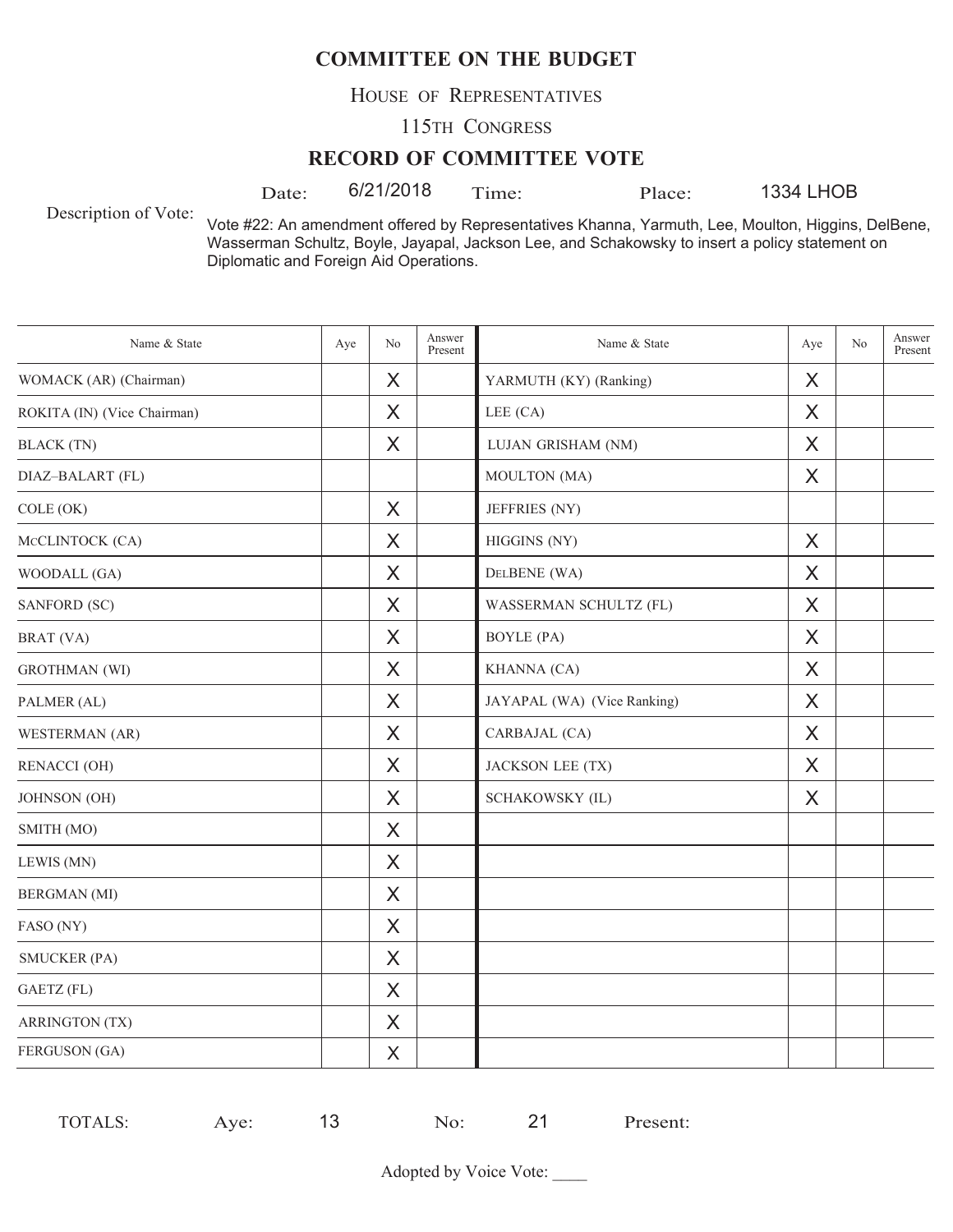HOUSE OF REPRESENTATIVES

115TH CONGRESS

#### **RECORD OF COMMITTEE VOTE**

Date:  $6/21/2018$  Time: Place:

1334 LHOB

Description of Vote:

Vote #23: An amendment offered by Representatives Carbajal, Yarmuth, Lee, Higgins, DelBene, Wasserman Schultz, Boyle, Khanna, Jayapal, Jackson Lee, and Schakowsky to increase funding for Function 700 and revenue by an equal amount.

| Name & State                | Aye | No       | Answer<br>Present | Name & State                | Aye      | No | Answer<br>Present |
|-----------------------------|-----|----------|-------------------|-----------------------------|----------|----|-------------------|
| WOMACK (AR) (Chairman)      |     | X        |                   | YARMUTH (KY) (Ranking)      | X        |    |                   |
| ROKITA (IN) (Vice Chairman) |     | $\sf X$  |                   | LEE (CA)                    | $\times$ |    |                   |
| <b>BLACK</b> (TN)           |     | X        |                   | LUJAN GRISHAM (NM)          | X        |    |                   |
| DIAZ-BALART (FL)            |     |          |                   | MOULTON (MA)                | X        |    |                   |
| COLE (OK)                   |     | X        |                   | JEFFRIES (NY)               |          |    |                   |
| MCCLINTOCK (CA)             |     | $\times$ |                   | HIGGINS (NY)                | $\times$ |    |                   |
| WOODALL (GA)                |     | $\sf X$  |                   | DELBENE (WA)                | $\times$ |    |                   |
| SANFORD (SC)                |     | X        |                   | WASSERMAN SCHULTZ (FL)      | X        |    |                   |
| BRAT (VA)                   |     | X        |                   | <b>BOYLE</b> (PA)           | X        |    |                   |
| <b>GROTHMAN</b> (WI)        |     | X        |                   | KHANNA (CA)                 | X        |    |                   |
| PALMER (AL)                 |     | X        |                   | JAYAPAL (WA) (Vice Ranking) | X        |    |                   |
| WESTERMAN (AR)              |     | X        |                   | CARBAJAL (CA)               | X        |    |                   |
| <b>RENACCI (OH)</b>         |     | X        |                   | JACKSON LEE (TX)            | X        |    |                   |
| JOHNSON (OH)                |     | X        |                   | SCHAKOWSKY (IL)             | X        |    |                   |
| SMITH (MO)                  |     | X        |                   |                             |          |    |                   |
| LEWIS (MN)                  |     | X        |                   |                             |          |    |                   |
| <b>BERGMAN</b> (MI)         |     | $\times$ |                   |                             |          |    |                   |
| FASO (NY)                   |     | X        |                   |                             |          |    |                   |
| <b>SMUCKER (PA)</b>         |     | X        |                   |                             |          |    |                   |
| GAETZ (FL)                  |     | X        |                   |                             |          |    |                   |
| <b>ARRINGTON (TX)</b>       |     | X        |                   |                             |          |    |                   |
| FERGUSON (GA)               |     | X        |                   |                             |          |    |                   |

| -<br>ve.<br>$\sim$<br>ำ∟ง. | TOTAI.S. |  |  | 1 ז | resent: |
|----------------------------|----------|--|--|-----|---------|
|----------------------------|----------|--|--|-----|---------|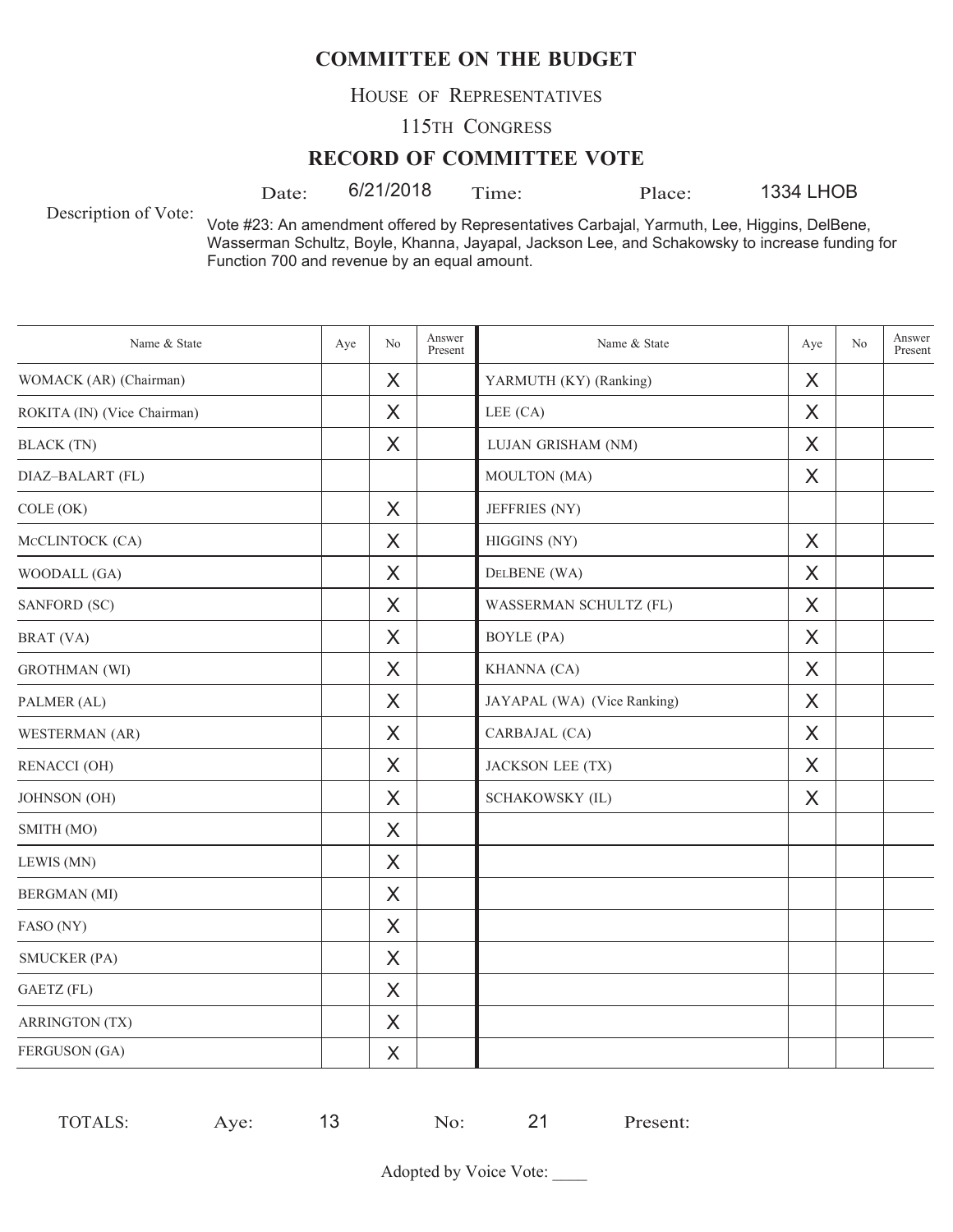HOUSE OF REPRESENTATIVES

115TH CONGRESS

#### **RECORD OF COMMITTEE VOTE**

Date:  $6/21/2018$  Time: Place:

1334 LHOB

Description of Vote:

Vote #24: An amendment offered by Representatives Jackson Lee, Yarmuth, Lee, Moulton, Higgins, DelBene, Wasserman Schultz, Boyle, Khanna, Jayapal, and Schakowsky to insert a policy statement on the Russia investigation.

| Name & State                | Aye | No      | Answer<br>Present | Name & State                | Aye | N <sub>o</sub> | Answer<br>Present |
|-----------------------------|-----|---------|-------------------|-----------------------------|-----|----------------|-------------------|
| WOMACK (AR) (Chairman)      |     | X       |                   | YARMUTH (KY) (Ranking)      | X   |                |                   |
| ROKITA (IN) (Vice Chairman) |     | X       |                   | LEE (CA)                    | X   |                |                   |
| <b>BLACK</b> (TN)           |     | X       |                   | LUJAN GRISHAM (NM)          | X   |                |                   |
| DIAZ-BALART (FL)            |     |         |                   | MOULTON (MA)                | X   |                |                   |
| COLE (OK)                   |     | X       |                   | JEFFRIES (NY)               |     |                |                   |
| MCCLINTOCK (CA)             |     | X       |                   | HIGGINS (NY)                | X   |                |                   |
| WOODALL (GA)                |     | X       |                   | DELBENE (WA)                | X   |                |                   |
| SANFORD (SC)                |     | X       |                   | WASSERMAN SCHULTZ (FL)      | X   |                |                   |
| BRAT (VA)                   |     | X       |                   | <b>BOYLE</b> (PA)           | X   |                |                   |
| <b>GROTHMAN</b> (WI)        |     | X       |                   | KHANNA (CA)                 | X   |                |                   |
| PALMER (AL)                 |     | X       |                   | JAYAPAL (WA) (Vice Ranking) | X   |                |                   |
| WESTERMAN (AR)              |     | X       |                   | CARBAJAL (CA)               | X   |                |                   |
| <b>RENACCI (OH)</b>         |     | X       |                   | JACKSON LEE (TX)            | X   |                |                   |
| JOHNSON (OH)                |     | X       |                   | <b>SCHAKOWSKY (IL)</b>      | X   |                |                   |
| SMITH (MO)                  |     | X       |                   |                             |     |                |                   |
| LEWIS (MN)                  |     | X       |                   |                             |     |                |                   |
| <b>BERGMAN</b> (MI)         |     | X       |                   |                             |     |                |                   |
| FASO (NY)                   |     | X       |                   |                             |     |                |                   |
| <b>SMUCKER (PA)</b>         |     | X       |                   |                             |     |                |                   |
| GAETZ (FL)                  |     | $\sf X$ |                   |                             |     |                |                   |
| <b>ARRINGTON (TX)</b>       |     | X       |                   |                             |     |                |                   |
| FERGUSON (GA)               |     | X       |                   |                             |     |                |                   |

| -<br>ve.<br>$\sim$<br>ำ∟ง. | TOTAI.S. |  |  | 1 ז | resent: |
|----------------------------|----------|--|--|-----|---------|
|----------------------------|----------|--|--|-----|---------|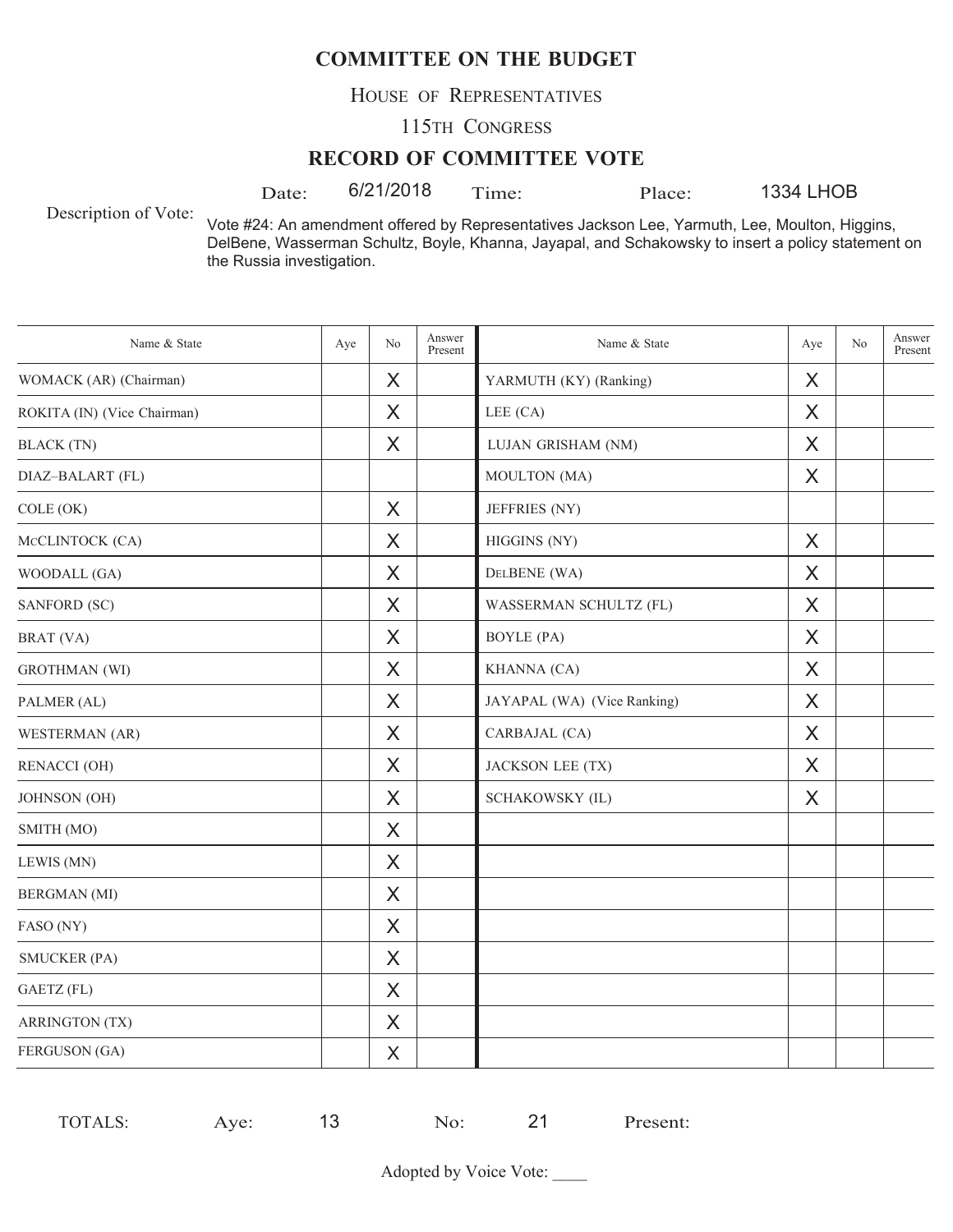HOUSE OF REPRESENTATIVES

115TH CONGRESS

#### **RECORD OF COMMITTEE VOTE**

Date: 6/21/2018 Time: Place:

1334 LHOB

Description of Vote:

Vote #25: An amendment offered by Representatives Schakowsky, Yarmuth, Lee, Lujan Grisham, Jeffries, Higgins, DelBene, Wasserman Schultz, Khanna, Jayapal, Carbajal, and Jackson Lee to insert a policy statement on prescription drugs.

| Name & State                | Aye | No | Answer<br>Present | Name & State                | Aye     | No | Answer<br>Present |
|-----------------------------|-----|----|-------------------|-----------------------------|---------|----|-------------------|
| WOMACK (AR) (Chairman)      |     | X  |                   | YARMUTH (KY) (Ranking)      | X       |    |                   |
| ROKITA (IN) (Vice Chairman) |     | X  |                   | LEE (CA)                    | X       |    |                   |
| <b>BLACK</b> (TN)           |     | X  |                   | LUJAN GRISHAM (NM)          | X       |    |                   |
| DIAZ-BALART (FL)            |     |    |                   | MOULTON (MA)                | X       |    |                   |
| COLE (OK)                   |     | X  |                   | JEFFRIES (NY)               |         |    |                   |
| MCCLINTOCK (CA)             |     | X  |                   | HIGGINS (NY)                | $\sf X$ |    |                   |
| WOODALL (GA)                |     | X  |                   | DELBENE (WA)                | X       |    |                   |
| SANFORD (SC)                |     | X  |                   | WASSERMAN SCHULTZ (FL)      | X       |    |                   |
| BRAT (VA)                   |     | X  |                   | <b>BOYLE</b> (PA)           | X       |    |                   |
| <b>GROTHMAN</b> (WI)        |     | X  |                   | KHANNA (CA)                 | X       |    |                   |
| PALMER (AL)                 |     | X  |                   | JAYAPAL (WA) (Vice Ranking) | X       |    |                   |
| WESTERMAN (AR)              |     | X  |                   | CARBAJAL (CA)               | X       |    |                   |
| <b>RENACCI (OH)</b>         |     | X  |                   | JACKSON LEE (TX)            | X       |    |                   |
| JOHNSON (OH)                |     | X  |                   | SCHAKOWSKY (IL)             | X       |    |                   |
| SMITH (MO)                  |     | X  |                   |                             |         |    |                   |
| LEWIS (MN)                  |     | X  |                   |                             |         |    |                   |
| <b>BERGMAN</b> (MI)         |     | X  |                   |                             |         |    |                   |
| FASO (NY)                   |     | X  |                   |                             |         |    |                   |
| <b>SMUCKER (PA)</b>         |     | X  |                   |                             |         |    |                   |
| GAETZ (FL)                  |     | X  |                   |                             |         |    |                   |
| <b>ARRINGTON (TX)</b>       |     | X  |                   |                             |         |    |                   |
| FERGUSON (GA)               |     | X  |                   |                             |         |    |                   |

TOTALS: Aye: 13 No: 21 Present: 13 No: 21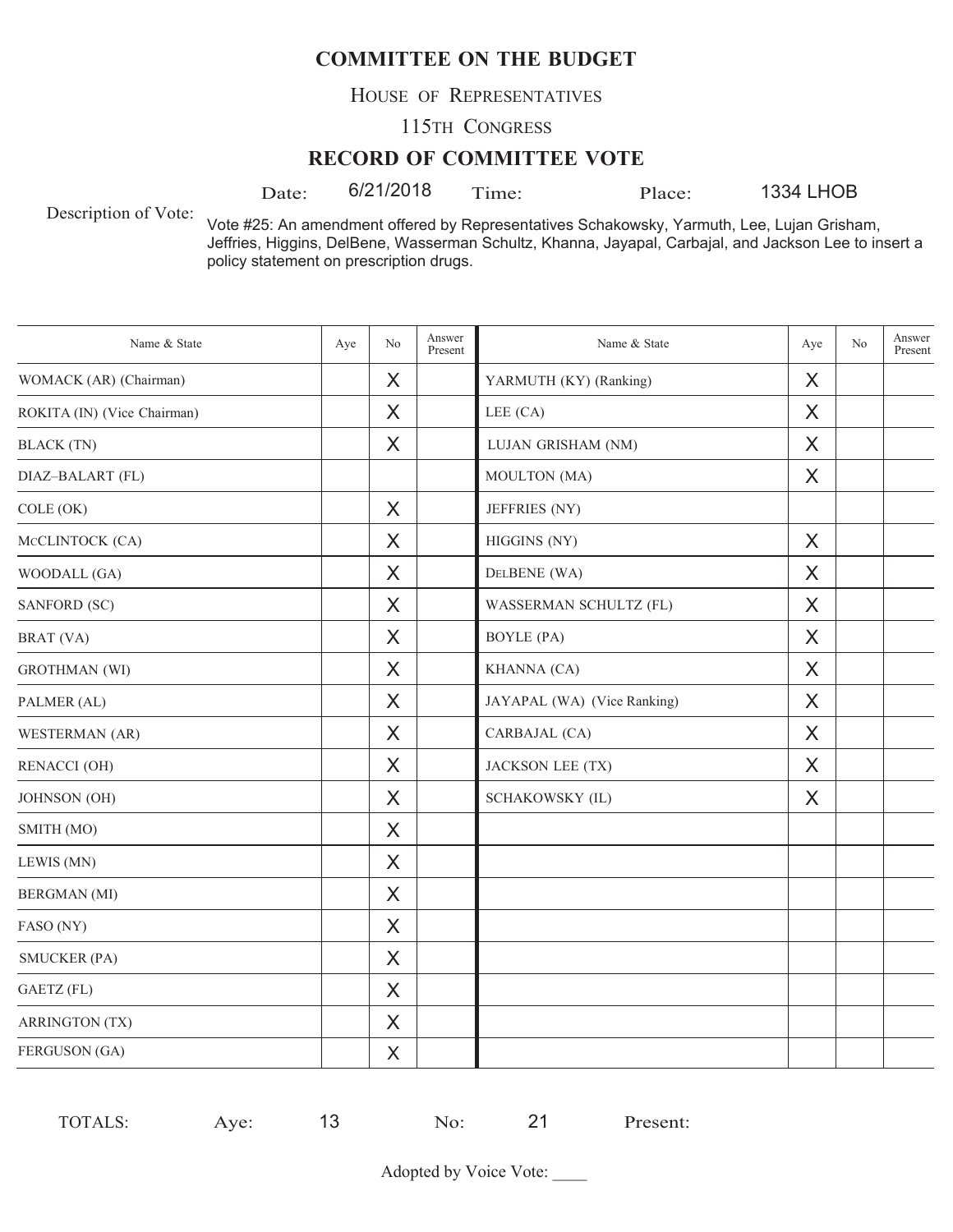HOUSE OF REPRESENTATIVES

115TH CONGRESS

#### **RECORD OF COMMITTEE VOTE**

Date:  $6/21/2018$  Time: Place:

1334 LHOB

Description of Vote:

Vote #26: An amendment offered by Representatives Jayapal, Yarmuth, Lee, Lujan Grisham, Higgins, DelBene, Wasserman Schultz, Khanna, Carbajal, Jackson Lee, and Schakowsky to insert a policy statement on the census.

| Name & State                | Aye | No       | Answer<br>Present | Name & State                | Aye     | No | Answer<br>Present |
|-----------------------------|-----|----------|-------------------|-----------------------------|---------|----|-------------------|
| WOMACK (AR) (Chairman)      |     | X        |                   | YARMUTH (KY) (Ranking)      | X       |    |                   |
| ROKITA (IN) (Vice Chairman) |     | X        |                   | LEE (CA)                    | X       |    |                   |
| <b>BLACK</b> (TN)           |     | X        |                   | LUJAN GRISHAM (NM)          | X       |    |                   |
| DIAZ-BALART (FL)            |     |          |                   | MOULTON (MA)                | X       |    |                   |
| COLE (OK)                   |     | X        |                   | JEFFRIES (NY)               |         |    |                   |
| MCCLINTOCK (CA)             |     | X        |                   | HIGGINS (NY)                | $\sf X$ |    |                   |
| WOODALL (GA)                |     | X        |                   | DELBENE (WA)                | X       |    |                   |
| SANFORD (SC)                |     | X        |                   | WASSERMAN SCHULTZ (FL)      | X       |    |                   |
| BRAT (VA)                   |     | X        |                   | <b>BOYLE</b> (PA)           | X       |    |                   |
| <b>GROTHMAN</b> (WI)        |     | X        |                   | KHANNA (CA)                 | X       |    |                   |
| PALMER (AL)                 |     | X        |                   | JAYAPAL (WA) (Vice Ranking) | X       |    |                   |
| WESTERMAN (AR)              |     | X        |                   | CARBAJAL (CA)               | X       |    |                   |
| RENACCI (OH)                |     | X        |                   | JACKSON LEE (TX)            | X       |    |                   |
| <b>JOHNSON</b> (OH)         |     | X        |                   | <b>SCHAKOWSKY (IL)</b>      | X       |    |                   |
| SMITH (MO)                  |     | X        |                   |                             |         |    |                   |
| LEWIS (MN)                  |     | $\times$ |                   |                             |         |    |                   |
| <b>BERGMAN</b> (MI)         |     | X        |                   |                             |         |    |                   |
| FASO (NY)                   |     | X        |                   |                             |         |    |                   |
| <b>SMUCKER (PA)</b>         |     | X        |                   |                             |         |    |                   |
| GAETZ (FL)                  |     | X        |                   |                             |         |    |                   |
| <b>ARRINGTON (TX)</b>       |     | X        |                   |                             |         |    |                   |
| FERGUSON (GA)               |     | X        |                   |                             |         |    |                   |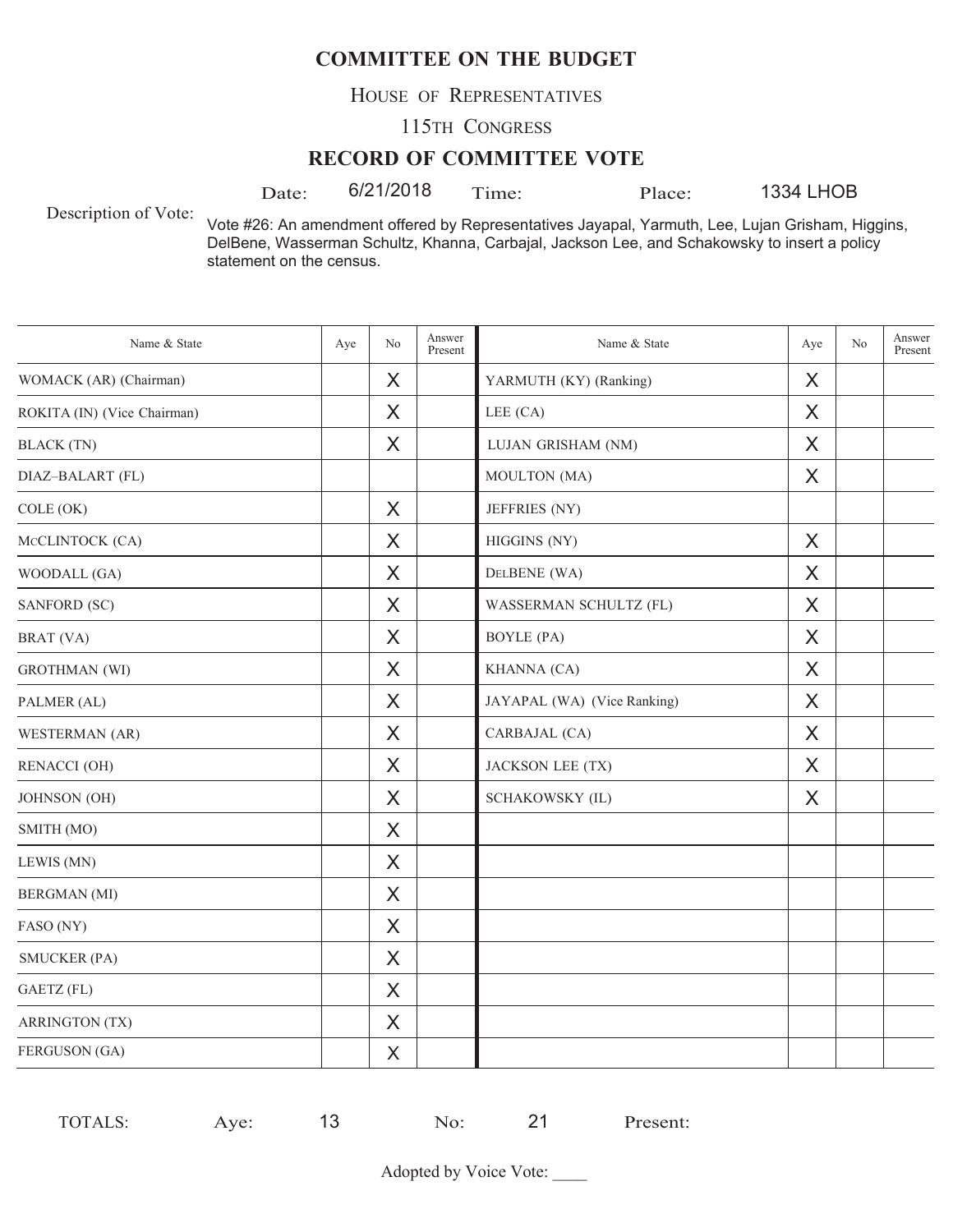HOUSE OF REPRESENTATIVES

115TH CONGRESS

#### **RECORD OF COMMITTEE VOTE**

Date:  $6/21/2018$  Time: Place:

1334 LHOB

Description of Vote:

Vote #27: An amendment offered by Representative McClintock to amend section 201 of the Chairman's Mark. The amendment was not agreed to by voice vote.

| Name & State                | Aye | N <sub>o</sub> | Answer<br>Present | Name & State                | Aye | No | Answer<br>Present |
|-----------------------------|-----|----------------|-------------------|-----------------------------|-----|----|-------------------|
| WOMACK (AR) (Chairman)      |     |                |                   | YARMUTH (KY) (Ranking)      |     |    |                   |
| ROKITA (IN) (Vice Chairman) |     |                |                   | LEE (CA)                    |     |    |                   |
| <b>BLACK</b> (TN)           |     |                |                   | LUJAN GRISHAM (NM)          |     |    |                   |
| DIAZ-BALART (FL)            |     |                |                   | MOULTON (MA)                |     |    |                   |
| COLE (OK)                   |     |                |                   | JEFFRIES (NY)               |     |    |                   |
| MCCLINTOCK (CA)             |     |                |                   | HIGGINS (NY)                |     |    |                   |
| WOODALL (GA)                |     |                |                   | DELBENE (WA)                |     |    |                   |
| SANFORD (SC)                |     |                |                   | WASSERMAN SCHULTZ (FL)      |     |    |                   |
| BRAT (VA)                   |     |                |                   | <b>BOYLE</b> (PA)           |     |    |                   |
| <b>GROTHMAN</b> (WI)        |     |                |                   | KHANNA (CA)                 |     |    |                   |
| PALMER (AL)                 |     |                |                   | JAYAPAL (WA) (Vice Ranking) |     |    |                   |
| WESTERMAN (AR)              |     |                |                   | CARBAJAL (CA)               |     |    |                   |
| <b>RENACCI (OH)</b>         |     |                |                   | JACKSON LEE (TX)            |     |    |                   |
| <b>JOHNSON</b> (OH)         |     |                |                   | SCHAKOWSKY (IL)             |     |    |                   |
| SMITH (MO)                  |     |                |                   |                             |     |    |                   |
| LEWIS (MN)                  |     |                |                   |                             |     |    |                   |
| <b>BERGMAN</b> (MI)         |     |                |                   |                             |     |    |                   |
| FASO (NY)                   |     |                |                   |                             |     |    |                   |
| <b>SMUCKER (PA)</b>         |     |                |                   |                             |     |    |                   |
| GAETZ (FL)                  |     |                |                   |                             |     |    |                   |
| <b>ARRINGTON (TX)</b>       |     |                |                   |                             |     |    |                   |
| FERGUSON (GA)               |     |                |                   |                             |     |    |                   |

TOTALS: Aye: No: Present: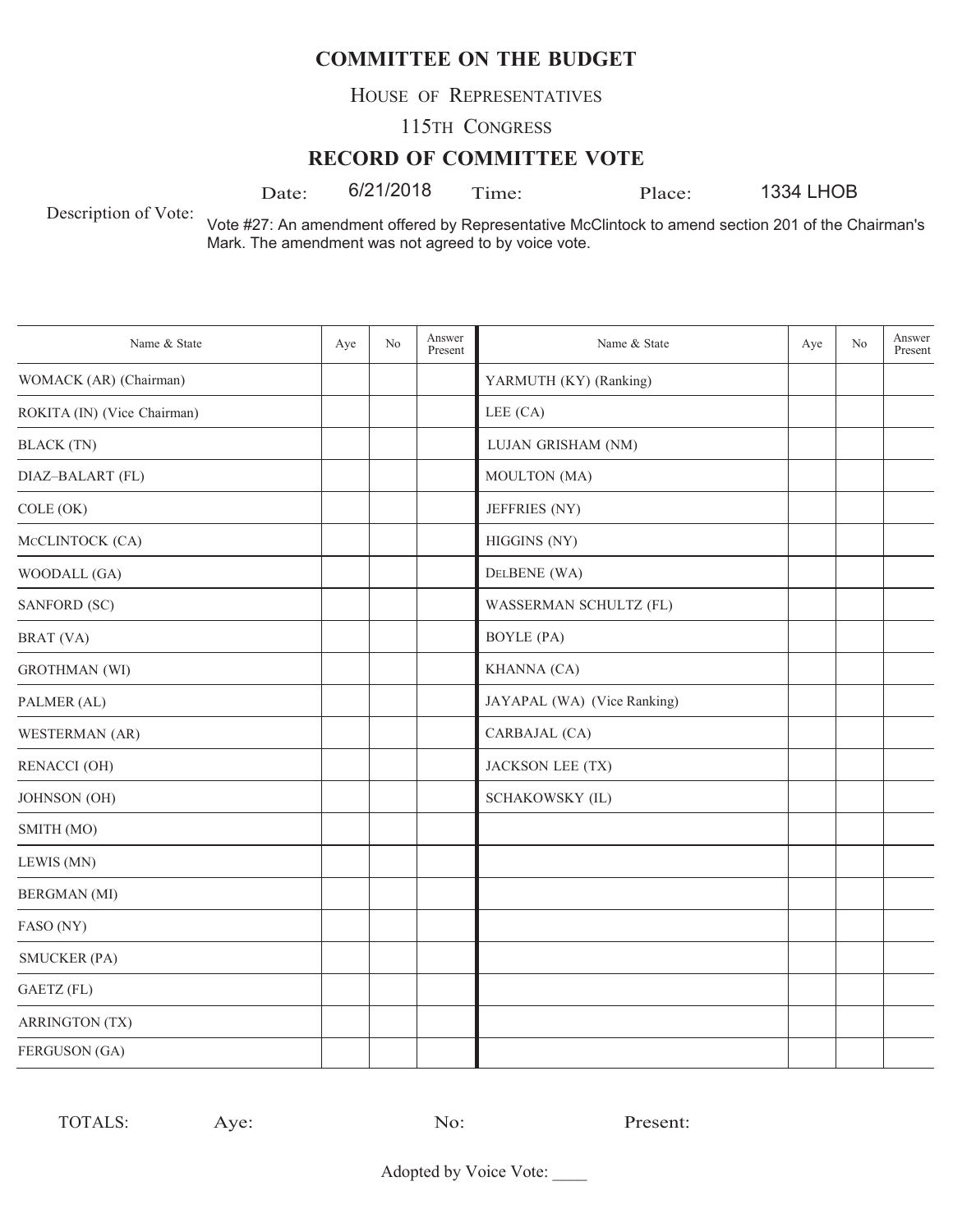HOUSE OF REPRESENTATIVES

115TH CONGRESS

### **RECORD OF COMMITTEE VOTE**

Date: 6/21/2018 Time: Place:

1334 LHOB

Description of Vote:

Vote #28: Adopting the budget aggregates, functional categories, and other appropriate matter. Adopted by voice vote.

| Name & State                | Aye | No | Answer<br>Present | Name & State                | Aye | No | Answer<br>Present |
|-----------------------------|-----|----|-------------------|-----------------------------|-----|----|-------------------|
| WOMACK (AR) (Chairman)      |     |    |                   | YARMUTH (KY) (Ranking)      |     |    |                   |
| ROKITA (IN) (Vice Chairman) |     |    |                   | LEE (CA)                    |     |    |                   |
| <b>BLACK</b> (TN)           |     |    |                   | LUJAN GRISHAM (NM)          |     |    |                   |
| DIAZ-BALART (FL)            |     |    |                   | MOULTON (MA)                |     |    |                   |
| COLE (OK)                   |     |    |                   | JEFFRIES (NY)               |     |    |                   |
| MCCLINTOCK (CA)             |     |    |                   | HIGGINS (NY)                |     |    |                   |
| WOODALL (GA)                |     |    |                   | DELBENE (WA)                |     |    |                   |
| SANFORD (SC)                |     |    |                   | WASSERMAN SCHULTZ (FL)      |     |    |                   |
| BRAT (VA)                   |     |    |                   | <b>BOYLE</b> (PA)           |     |    |                   |
| <b>GROTHMAN</b> (WI)        |     |    |                   | KHANNA (CA)                 |     |    |                   |
| PALMER (AL)                 |     |    |                   | JAYAPAL (WA) (Vice Ranking) |     |    |                   |
| WESTERMAN (AR)              |     |    |                   | CARBAJAL (CA)               |     |    |                   |
| <b>RENACCI (OH)</b>         |     |    |                   | JACKSON LEE (TX)            |     |    |                   |
| JOHNSON (OH)                |     |    |                   | SCHAKOWSKY (IL)             |     |    |                   |
| SMITH (MO)                  |     |    |                   |                             |     |    |                   |
| LEWIS (MN)                  |     |    |                   |                             |     |    |                   |
| <b>BERGMAN</b> (MI)         |     |    |                   |                             |     |    |                   |
| FASO (NY)                   |     |    |                   |                             |     |    |                   |
| <b>SMUCKER (PA)</b>         |     |    |                   |                             |     |    |                   |
| GAETZ (FL)                  |     |    |                   |                             |     |    |                   |
| <b>ARRINGTON (TX)</b>       |     |    |                   |                             |     |    |                   |
| FERGUSON (GA)               |     |    |                   |                             |     |    |                   |

TOTALS: Aye: No: Present: